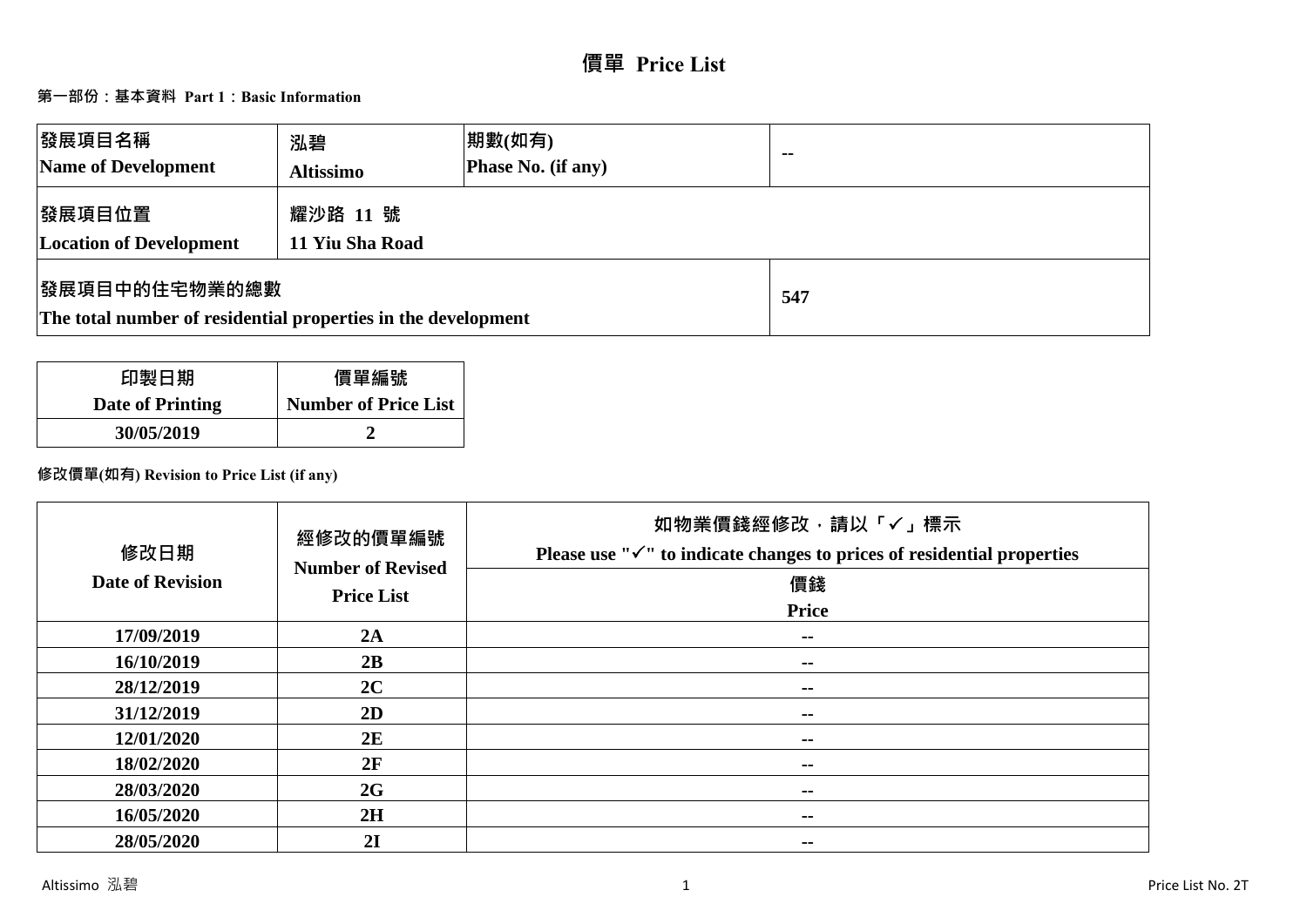| 27/06/2020 | 2J             | $- -$         |
|------------|----------------|---------------|
| 04/07/2020 | 2K             | $- -$         |
| 30/07/2020 | 2L             | $- -$         |
| 27/09/2020 | 2M             | $\sim$ $-$    |
| 10/10/2020 | 2N             | $\sim$ $-$    |
| 11/12/2020 | 20             | $\sim$        |
| 10/01/2021 | 2P             | $\sim$ $\sim$ |
| 22/01/2021 | 2 <sub>O</sub> | $- -$         |
| 03/05/2021 | 2R             | $\sim$ $\sim$ |
| 28/06/2021 | 2S             | $\sim$ $-$    |
| 29/06/2021 | 2T             | $\sim$ $\sim$ |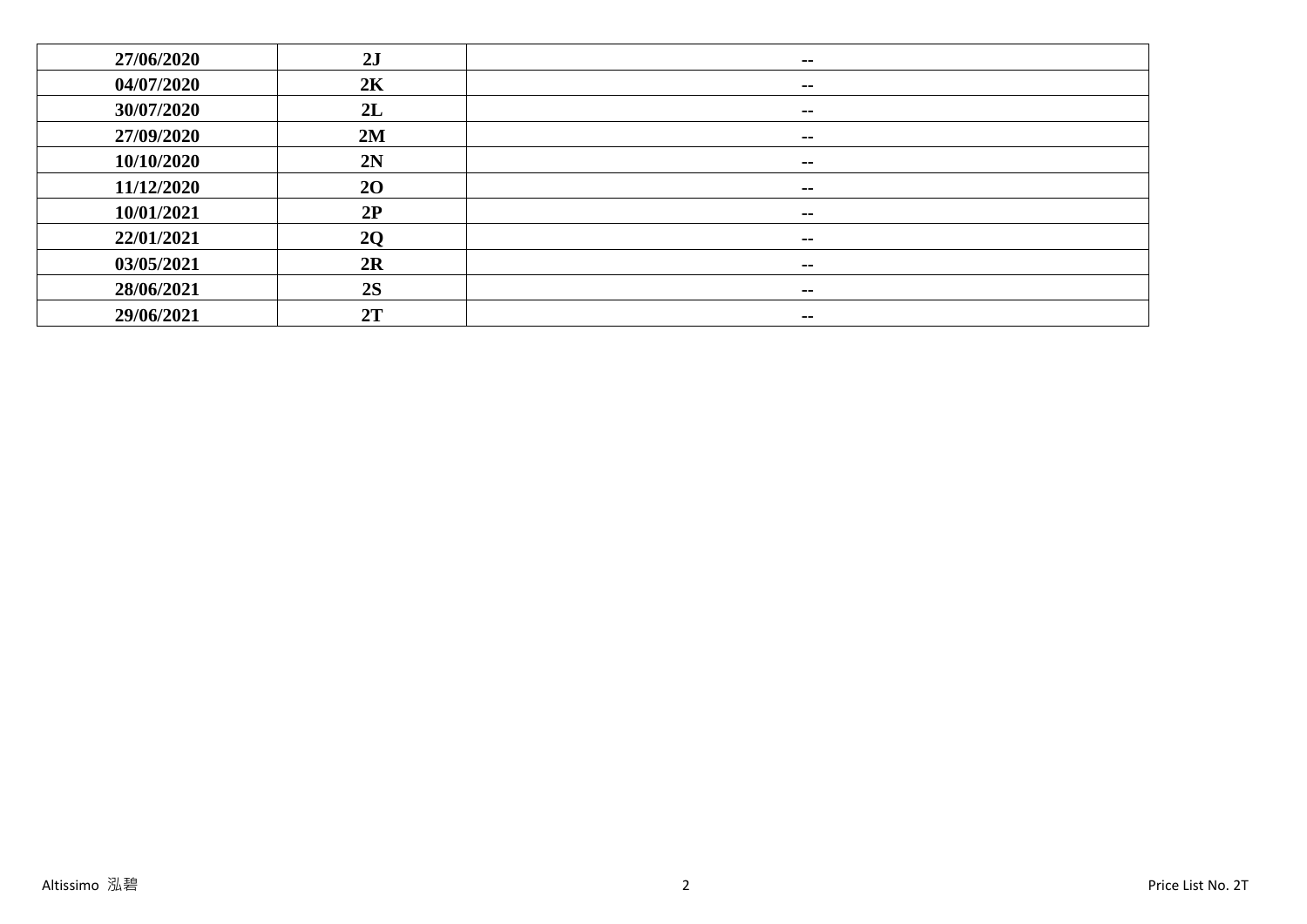# 第二部份:面積及售價資料 Part 2: Information on Area and Price

|                           | 物業的描述<br>Description of<br><b>Residential Property</b> |            | 實用面積<br>(包括露台,工作平台及陽台 如有)<br>平方米(平方呎)                                                                 | 售價(元)      | 實用面積<br>每平方米/呎售價<br>元·每平方米                                                     |                                            |                     |    | 其他指明項目的面積(不計算入實用面積)      | 平方米(平方呎)<br>sq. metre (sq. ft.) |                         |            | Area of other specified items (Not included in the Saleable Area) |               |            |
|---------------------------|--------------------------------------------------------|------------|-------------------------------------------------------------------------------------------------------|------------|--------------------------------------------------------------------------------|--------------------------------------------|---------------------|----|--------------------------|---------------------------------|-------------------------|------------|-------------------------------------------------------------------|---------------|------------|
| 大廈<br>名稱<br>Block<br>Name | 樓層<br>Floor                                            | 單位<br>Unit | Saleable Area<br>(including balcony, utility platform and<br>verandah, if any)<br>sq. metre (sq. ft.) | Price (\$) | (元·每平方呎)<br>Unit Rate of Saleable Area<br>\$ per sq. metre<br>$$$ per sq. ft.) | 空調機房<br>Air-<br>Conditioning<br>plant room | 窗台<br>Bay<br>window | 閣樓 | 平台<br>Cockloft Flat roof | 花園<br>Garden                    | 停車位<br>Parking<br>space | 天台<br>Roof | 梯屋<br>Stairhood                                                   | 前庭<br>Terrace | 庭院<br>Yard |
| T1                        |                                                        | D          | 48.293 (520)<br>露台 Balcony: 2.000 (22);<br>工作平台 Utility Platform: 1.500 (16)                          | 9,629,000  | 199, 387 (18,517)                                                              |                                            |                     |    |                          |                                 |                         |            |                                                                   |               |            |
| T1                        |                                                        | ${\bf E}$  | 46.810 (504)<br>露台 Balcony: 2.000 (22);<br>工作平台 Utility Platform: $0.000(0)$                          | 9,800,000  | 209,357 (19,444)                                                               |                                            |                     |    |                          |                                 |                         |            |                                                                   |               |            |
| T1                        | $\overline{2}$                                         | D          | 48.293 (520)<br>露台 Balcony: 2.000 (22);<br>工作平台 Utility Platform: 1.500 (16)                          | 9,648,000  | 199,781 (18,554)                                                               |                                            |                     |    |                          |                                 |                         |            |                                                                   |               |            |
| T1                        | 2                                                      | ${\bf E}$  | 46.810 (504)<br>露台 Balcony: 2.000 (22);<br>工作平台 Utility Platform: 0.000 (0)                           | 9,820,000  | 209,784 (19,484)                                                               |                                            |                     |    |                          |                                 |                         |            |                                                                   |               |            |
| T1                        | 3                                                      | D          | 48.293 (520)<br>露台 Balcony: 2.000 (22);<br>工作平台 Utility Platform: $1.500(16)$                         | 9,686,000  | 200,567 (18,627)                                                               |                                            |                     |    |                          |                                 |                         |            |                                                                   |               |            |
| T1                        | 3                                                      | Ε          | 46.810 (504)<br>露台 Balcony: 2.000 (22);<br>工作平台 Utility Platform: $0.000(0)$                          | 9,839,000  | 210,190 (19,522)                                                               |                                            |                     |    |                          |                                 |                         |            |                                                                   |               |            |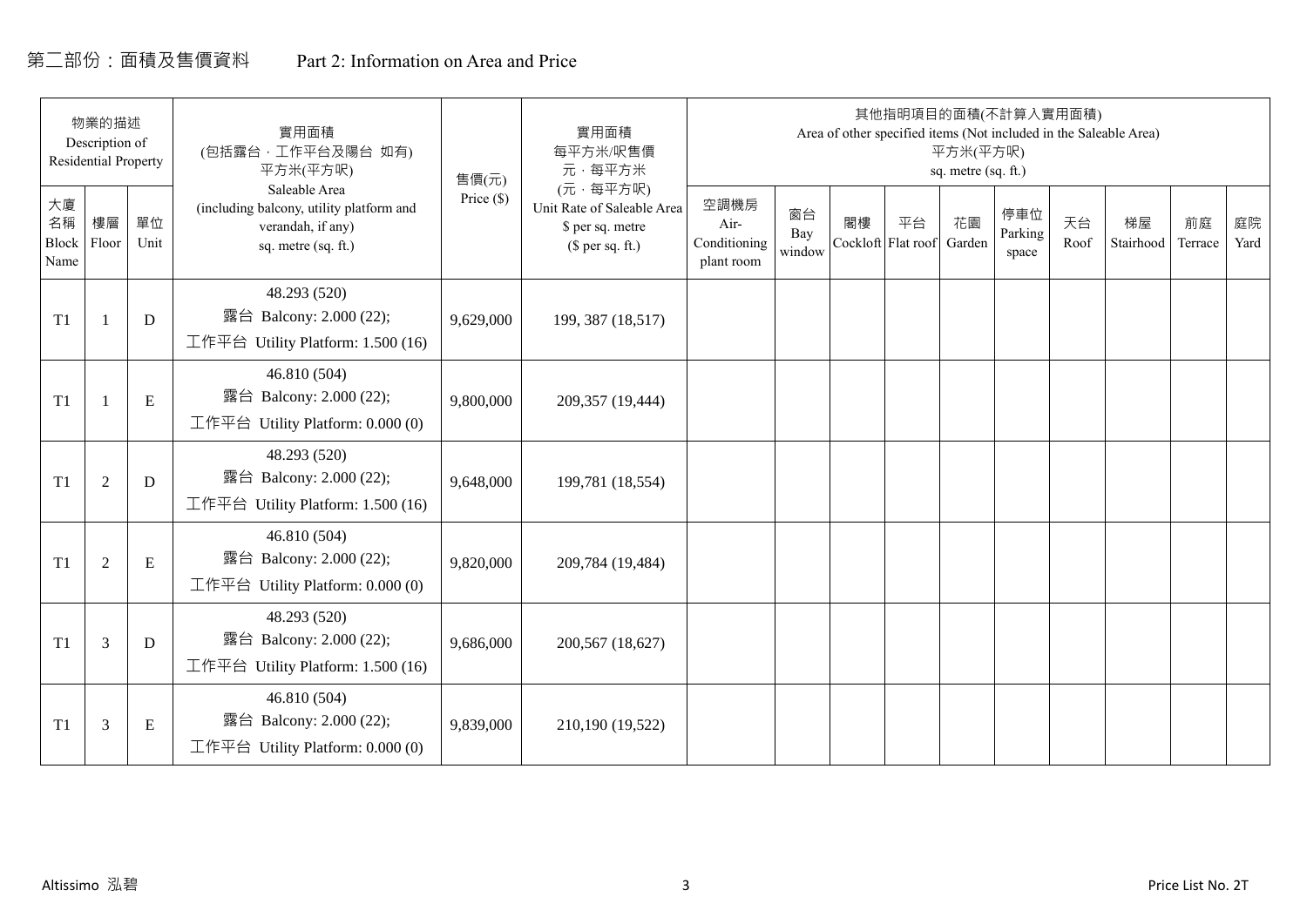|                                 | 物業的描述<br>Description of<br><b>Residential Property</b> |            | 實用面積<br>(包括露台,工作平台及陽台 如有)<br>平方米(平方呎)                                                                 | 售價(元)        | 實用面積<br>每平方米/呎售價<br>元·每平方米                                                     |                                            |                     |                          | 其他指明項目的面積(不計算入實用面積) | 平方米(平方呎)<br>sq. metre (sq. ft.) |                         |            | Area of other specified items (Not included in the Saleable Area) |               |            |
|---------------------------------|--------------------------------------------------------|------------|-------------------------------------------------------------------------------------------------------|--------------|--------------------------------------------------------------------------------|--------------------------------------------|---------------------|--------------------------|---------------------|---------------------------------|-------------------------|------------|-------------------------------------------------------------------|---------------|------------|
| 大廈<br>名稱<br>Block Floor<br>Name | 樓層                                                     | 單位<br>Unit | Saleable Area<br>(including balcony, utility platform and<br>verandah, if any)<br>sq. metre (sq. ft.) | Price $(\$)$ | (元·每平方呎)<br>Unit Rate of Saleable Area<br>\$ per sq. metre<br>$$$ per sq. ft.) | 空調機房<br>Air-<br>Conditioning<br>plant room | 窗台<br>Bay<br>window | 閣樓<br>Cockloft Flat roof | 平台                  | 花園<br>Garden                    | 停車位<br>Parking<br>space | 天台<br>Roof | 梯屋<br>Stairhood                                                   | 前庭<br>Terrace | 庭院<br>Yard |
| T1                              | 5                                                      | D          | 48.293 (520)<br>露台 Balcony: 2.000 (22);<br>工作平台 Utility Platform: 1.500 (16)                          | 9,763,000    | 202,162 (18,775)                                                               |                                            |                     |                          |                     |                                 |                         |            |                                                                   |               |            |
| T1                              | 5                                                      | E          | 46.810 (504)<br>露台 Balcony: 2.000 (22);<br>工作平台 Utility Platform: 0.000 (0)                           | 9,858,000    | 210,596 (19,560)                                                               |                                            |                     |                          |                     |                                 |                         |            |                                                                   |               |            |
| T1                              | 6                                                      | D          | 48.293 (520)<br>露台 Balcony: 2.000 (22);<br>工作平台 Utility Platform: 1.500 (16)                          | 9,821,000    | 203,363 (18,887)                                                               |                                            |                     |                          |                     |                                 |                         |            |                                                                   |               |            |
| T1                              | 6                                                      | ${\bf E}$  | 46.810 (504)<br>露台 Balcony: 2.000 (22);<br>工作平台 Utility Platform: 0.000 (0)                           | 9,898,000    | 211,451 (19,639)                                                               |                                            |                     |                          |                     |                                 |                         |            |                                                                   |               |            |
| T1                              | $\tau$                                                 | D          | 48.293 (520)<br>露台 Balcony: 2.000 (22);<br>工作平台 Utility Platform: 1.500 (16)                          | 10,148,000   | 210,134 (19,515)                                                               |                                            |                     |                          |                     |                                 |                         |            |                                                                   |               |            |
| T1                              | $\,8\,$                                                | D          | 48.293 (520)<br>露台 Balcony: 2.000 (22);<br>工作平台 Utility Platform: 1.500 (16)                          | 10,558,000   | 218,624 (20,304)                                                               |                                            |                     |                          |                     |                                 |                         |            |                                                                   |               |            |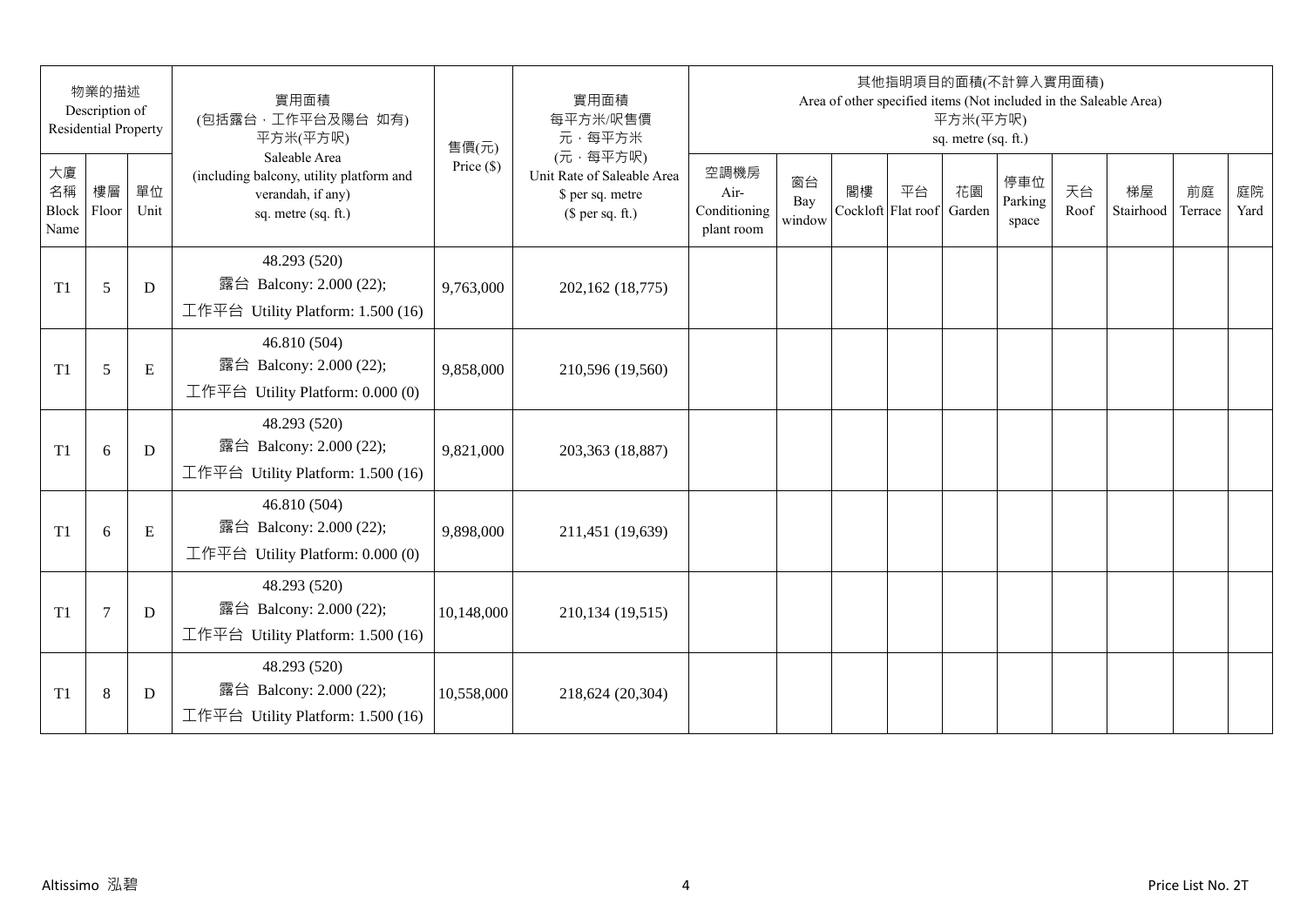|                                 | 物業的描述<br>Description of<br><b>Residential Property</b> |            | 實用面積<br>(包括露台,工作平台及陽台 如有)<br>平方米(平方呎)                                                                 | 售價(元)        | 實用面積<br>每平方米/呎售價<br>元·每平方米                                                     |                                            |                     |    | 其他指明項目的面積(不計算入實用面積)<br>Area of other specified items (Not included in the Saleable Area) | 平方米(平方呎)<br>sq. metre (sq. ft.) |                         |            |                 |               |            |
|---------------------------------|--------------------------------------------------------|------------|-------------------------------------------------------------------------------------------------------|--------------|--------------------------------------------------------------------------------|--------------------------------------------|---------------------|----|------------------------------------------------------------------------------------------|---------------------------------|-------------------------|------------|-----------------|---------------|------------|
| 大廈<br>名稱<br>Block Floor<br>Name | 樓層                                                     | 單位<br>Unit | Saleable Area<br>(including balcony, utility platform and<br>verandah, if any)<br>sq. metre (sq. ft.) | Price $(\$)$ | (元·每平方呎)<br>Unit Rate of Saleable Area<br>\$ per sq. metre<br>$$$ per sq. ft.) | 空調機房<br>Air-<br>Conditioning<br>plant room | 窗台<br>Bay<br>window | 閣樓 | 平台<br>Cockloft Flat roof                                                                 | 花園<br>Garden                    | 停車位<br>Parking<br>space | 天台<br>Roof | 梯屋<br>Stairhood | 前庭<br>Terrace | 庭院<br>Yard |
| T1                              | $\,8\,$                                                | E          | 46.810 (504)<br>露台 Balcony: 2.000 (22);<br>工作平台 Utility Platform: 0.000 (0)                           | 10,641,000   | 227,323 (21,113)                                                               |                                            |                     |    |                                                                                          |                                 |                         |            |                 |               |            |
| T1                              | 9                                                      | D          | 48.293 (520)<br>露台 Balcony: 2.000 (22);<br>工作平台 Utility Platform: 1.500 (16)                          | 10,558,000   | 218,624 (20,304)                                                               |                                            |                     |    |                                                                                          |                                 |                         |            |                 |               |            |
| T1                              | 10                                                     | D          | 48.293 (520)<br>露台 Balcony: 2.000 (22);<br>工作平台 Utility Platform: 1.500 (16)                          | 10,658,000   | 220,695 (20,496)                                                               |                                            |                     |    |                                                                                          |                                 |                         |            |                 |               |            |
| T1                              | 11                                                     | D          | 48.293 (520)<br>露台 Balcony: 2.000 (22);<br>工作平台 Utility Platform: 1.500 (16)                          | 10,708,000   | 221,730 (20,592)                                                               |                                            |                     |    |                                                                                          |                                 |                         |            |                 |               |            |
| T1                              | 12                                                     | D          | 48.293 (520)<br>露台 Balcony: 2.000 (22);<br>工作平台 Utility Platform: 1.500 (16)                          | 10,968,000   | 227,114 (21,092)                                                               |                                            |                     |    |                                                                                          |                                 |                         |            |                 |               |            |
| T1                              | 15                                                     | D          | 48.293 (520)<br>露台 Balcony: 2.000 (22);<br>工作平台 Utility Platform: 1.500 (16)                          | 11,172,000   | 231,338 (21,485)                                                               |                                            |                     |    |                                                                                          |                                 |                         |            |                 |               |            |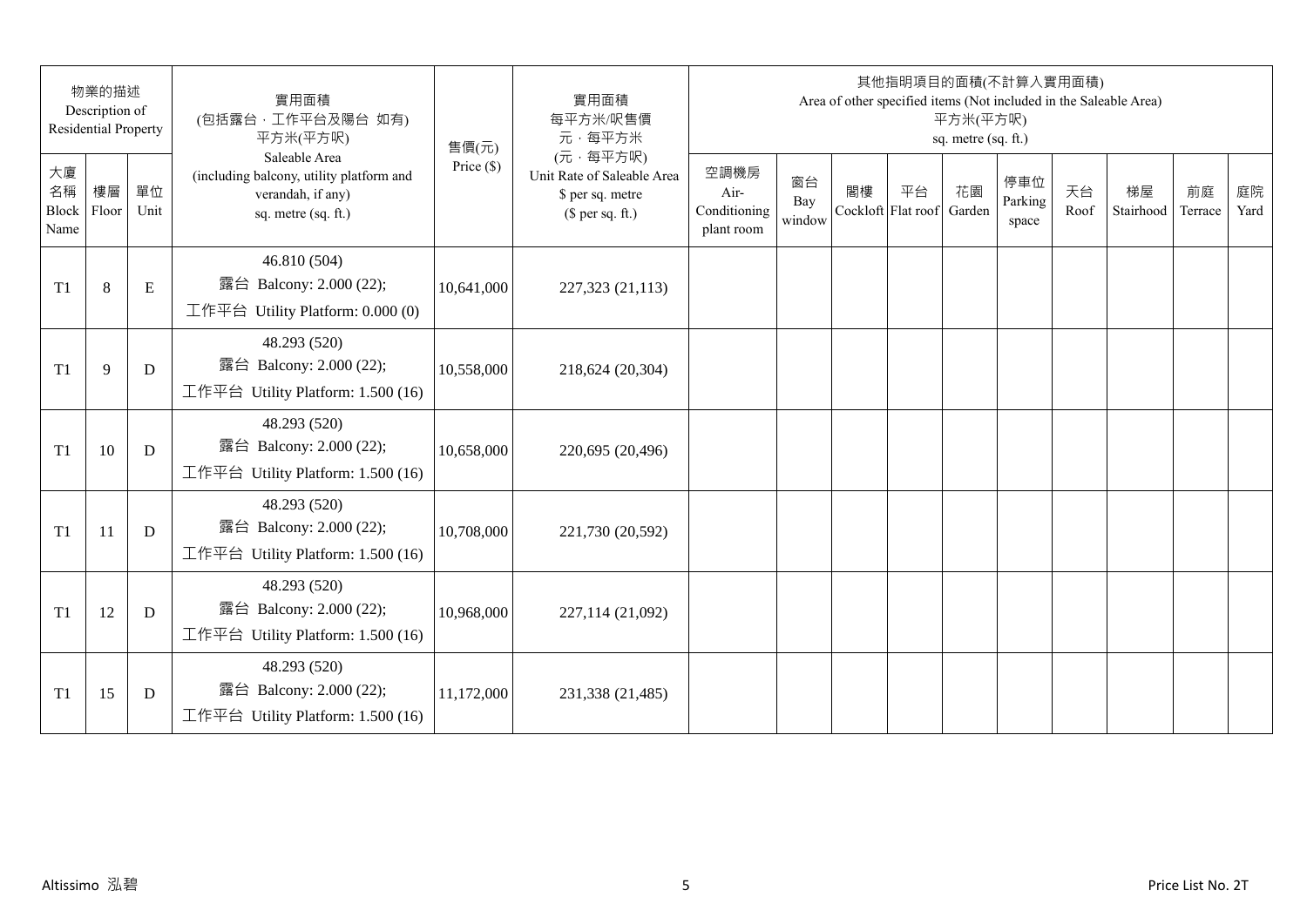|                           | 物業的描述<br>Description of<br><b>Residential Property</b> |            | 實用面積<br>(包括露台,工作平台及陽台 如有)<br>平方米(平方呎)                                                                 | 售價(元)        | 實用面積<br>每平方米/呎售價<br>元·每平方米                                                     |                                            |                     |    | 其他指明項目的面積(不計算入實用面積)<br>Area of other specified items (Not included in the Saleable Area) | 平方米(平方呎)<br>sq. metre (sq. ft.) |                         |            |                 |               |            |
|---------------------------|--------------------------------------------------------|------------|-------------------------------------------------------------------------------------------------------|--------------|--------------------------------------------------------------------------------|--------------------------------------------|---------------------|----|------------------------------------------------------------------------------------------|---------------------------------|-------------------------|------------|-----------------|---------------|------------|
| 大廈<br>名稱<br>Block<br>Name | 樓層<br>Floor                                            | 單位<br>Unit | Saleable Area<br>(including balcony, utility platform and<br>verandah, if any)<br>sq. metre (sq. ft.) | Price $(\$)$ | (元·每平方呎)<br>Unit Rate of Saleable Area<br>\$ per sq. metre<br>(\$ per sq. ft.) | 空調機房<br>Air-<br>Conditioning<br>plant room | 窗台<br>Bay<br>window | 閣樓 | 平台<br>Cockloft Flat roof                                                                 | 花園<br>Garden                    | 停車位<br>Parking<br>space | 天台<br>Roof | 梯屋<br>Stairhood | 前庭<br>Terrace | 庭院<br>Yard |
| T <sub>2</sub>            |                                                        | $F_{\rm}$  | 47.519 (511)<br>露台 Balcony: 2.000 (22);<br>工作平台 Utility Platform: $0.000(0)$                          | 9,348,000    | 196,721 (18,294)                                                               |                                            |                     |    |                                                                                          |                                 |                         |            |                 |               |            |
| T <sub>3</sub>            | $\mathbf{1}$                                           | B          | 46.276 (498)<br>露台 Balcony: 2.000 (22);<br>工作平台 Utility Platform: 1.500 (16)                          | 9,249,000    | 199,866 (18,572)                                                               |                                            |                     |    |                                                                                          |                                 |                         |            |                 |               |            |
| T <sub>3</sub>            | $\mathbf{1}$                                           | D          | 48.811 (525)<br>露台 Balcony: 2.000 (22);<br>工作平台 Utility Platform: 1.500 (16)                          | 9,321,000    | 190,961 (17,754)                                                               |                                            |                     |    | 4.609<br>(50)                                                                            |                                 |                         |            |                 |               |            |
| T <sub>3</sub>            | $\mathbf{1}$                                           | G          | 28.733 (309)<br>露台 Balcony: 2.000 (22);<br>工作平台 Utility Platform: $0.000(0)$                          | 6,685,000    | 232,659 (21,634)                                                               |                                            |                     |    |                                                                                          |                                 |                         |            |                 |               |            |
| T <sub>3</sub>            |                                                        | $\bf{J}$   | 45.158 (486)<br>露台 Balcony: 2.000 (22);<br>工作平台 Utility Platform: 1.500 (16)                          | 8,855,000    | 196,089 (18,220)                                                               |                                            |                     |    |                                                                                          |                                 |                         |            |                 |               |            |
| T <sub>3</sub>            | $\overline{1}$                                         | $\bf K$    | 48.074 (517)<br>露台 Balcony: 2.000 (22);<br>工作平台 Utility Platform: 1.500 (16)                          | 9,023,000    | 187,690 (17,453)                                                               |                                            |                     |    |                                                                                          |                                 |                         |            |                 |               |            |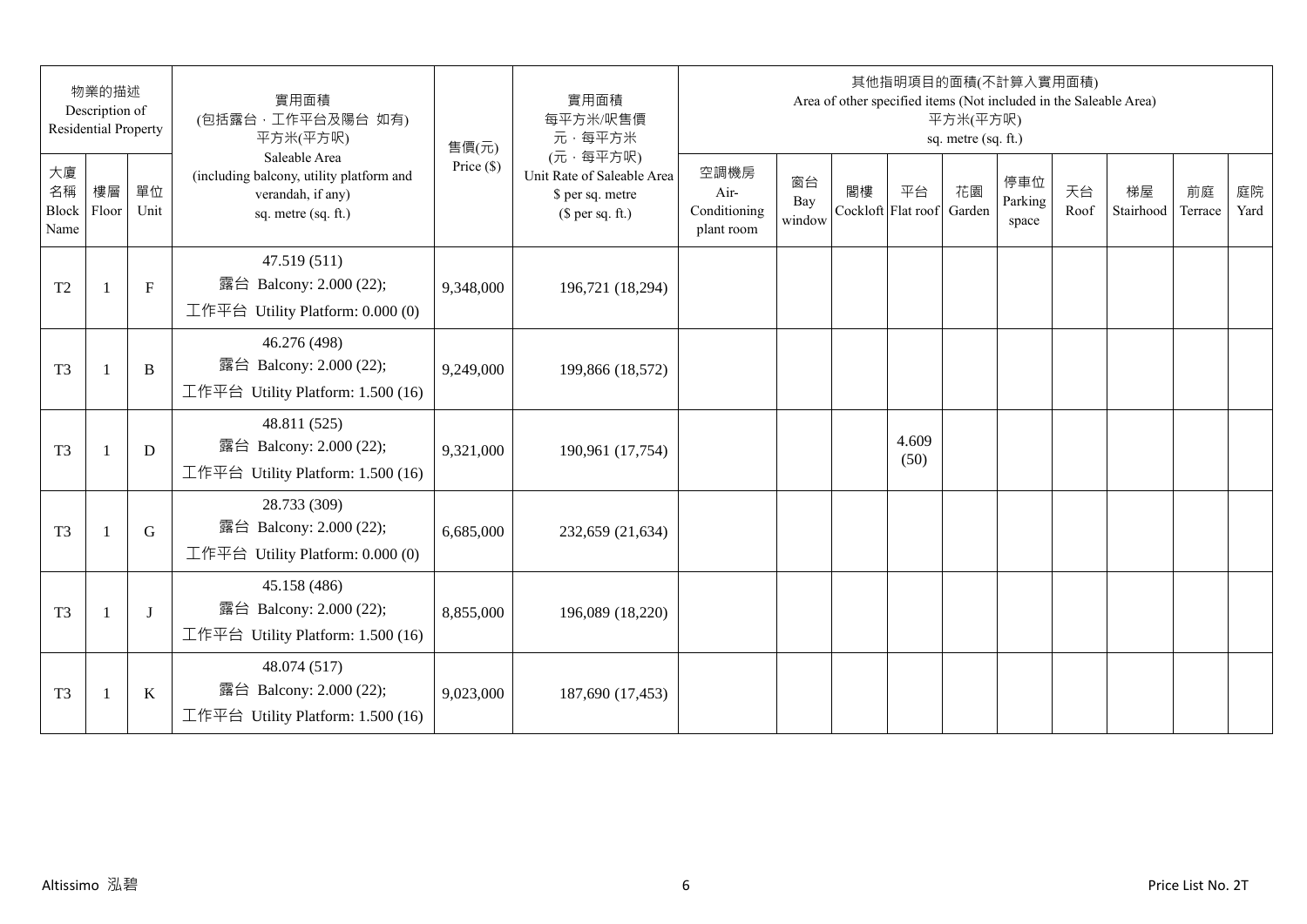|                                 | 物業的描述<br>Description of<br><b>Residential Property</b> |            | 實用面積<br>(包括露台,工作平台及陽台 如有)<br>平方米(平方呎)                                                                 | 售價(元)        | 實用面積<br>每平方米/呎售價<br>元·每平方米                                                     |                                            |                     |    | 其他指明項目的面積(不計算入實用面積)<br>Area of other specified items (Not included in the Saleable Area) | 平方米(平方呎)<br>sq. metre (sq. ft.) |                         |            |                 |               |            |
|---------------------------------|--------------------------------------------------------|------------|-------------------------------------------------------------------------------------------------------|--------------|--------------------------------------------------------------------------------|--------------------------------------------|---------------------|----|------------------------------------------------------------------------------------------|---------------------------------|-------------------------|------------|-----------------|---------------|------------|
| 大廈<br>名稱<br>Block Floor<br>Name | 樓層                                                     | 單位<br>Unit | Saleable Area<br>(including balcony, utility platform and<br>verandah, if any)<br>sq. metre (sq. ft.) | Price $(\$)$ | (元·每平方呎)<br>Unit Rate of Saleable Area<br>\$ per sq. metre<br>$$$ per sq. ft.) | 空調機房<br>Air-<br>Conditioning<br>plant room | 窗台<br>Bay<br>window | 閣樓 | 平台<br>Cockloft Flat roof                                                                 | 花園<br>Garden                    | 停車位<br>Parking<br>space | 天台<br>Roof | 梯屋<br>Stairhood | 前庭<br>Terrace | 庭院<br>Yard |
| T <sub>3</sub>                  | $\overline{2}$                                         | B          | 46.276 (498)<br>露台 Balcony: 2.000 (22);<br>工作平台 Utility Platform: 1.500 (16)                          | 9,269,000    | 200,298 (18,612)                                                               |                                            |                     |    |                                                                                          |                                 |                         |            |                 |               |            |
| T <sub>3</sub>                  | $\mathfrak{2}$                                         | D          | 48.811 (525)<br>露台 Balcony: 2.000 (22);<br>工作平台 Utility Platform: 1.500 (16)                          | 9,387,000    | 192,313 (17,880)                                                               |                                            |                     |    |                                                                                          |                                 |                         |            |                 |               |            |
| T <sub>3</sub>                  | $\mathfrak{2}$                                         | G          | 28.733 (309)<br>露台 Balcony: 2.000 (22);<br>工作平台 Utility Platform: 0.000 (0)                           | 6,696,000    | 233,042 (21,670)                                                               |                                            |                     |    |                                                                                          |                                 |                         |            |                 |               |            |
| T <sub>3</sub>                  | $\overline{2}$                                         | $\bf{J}$   | 45.158 (486)<br>露台 Balcony: 2.000 (22);<br>工作平台 Utility Platform: 1.500 (16)                          | 8,874,000    | 196,510 (18,259)                                                               |                                            |                     |    |                                                                                          |                                 |                         |            |                 |               |            |
| T <sub>3</sub>                  | 3                                                      | B          | 46.276 (498)<br>露台 Balcony: 2.000 (22);<br>工作平台 Utility Platform: 1.500 (16)                          | 9,286,000    | 200,666 (18,647)                                                               |                                            |                     |    |                                                                                          |                                 |                         |            |                 |               |            |
| T <sub>3</sub>                  | 3                                                      | D          | 48.811 (525)<br>露台 Balcony: 2.000 (22);<br>工作平台 Utility Platform: 1.500 (16)                          | 9,404,000    | 192,661 (17,912)                                                               |                                            |                     |    |                                                                                          |                                 |                         |            |                 |               |            |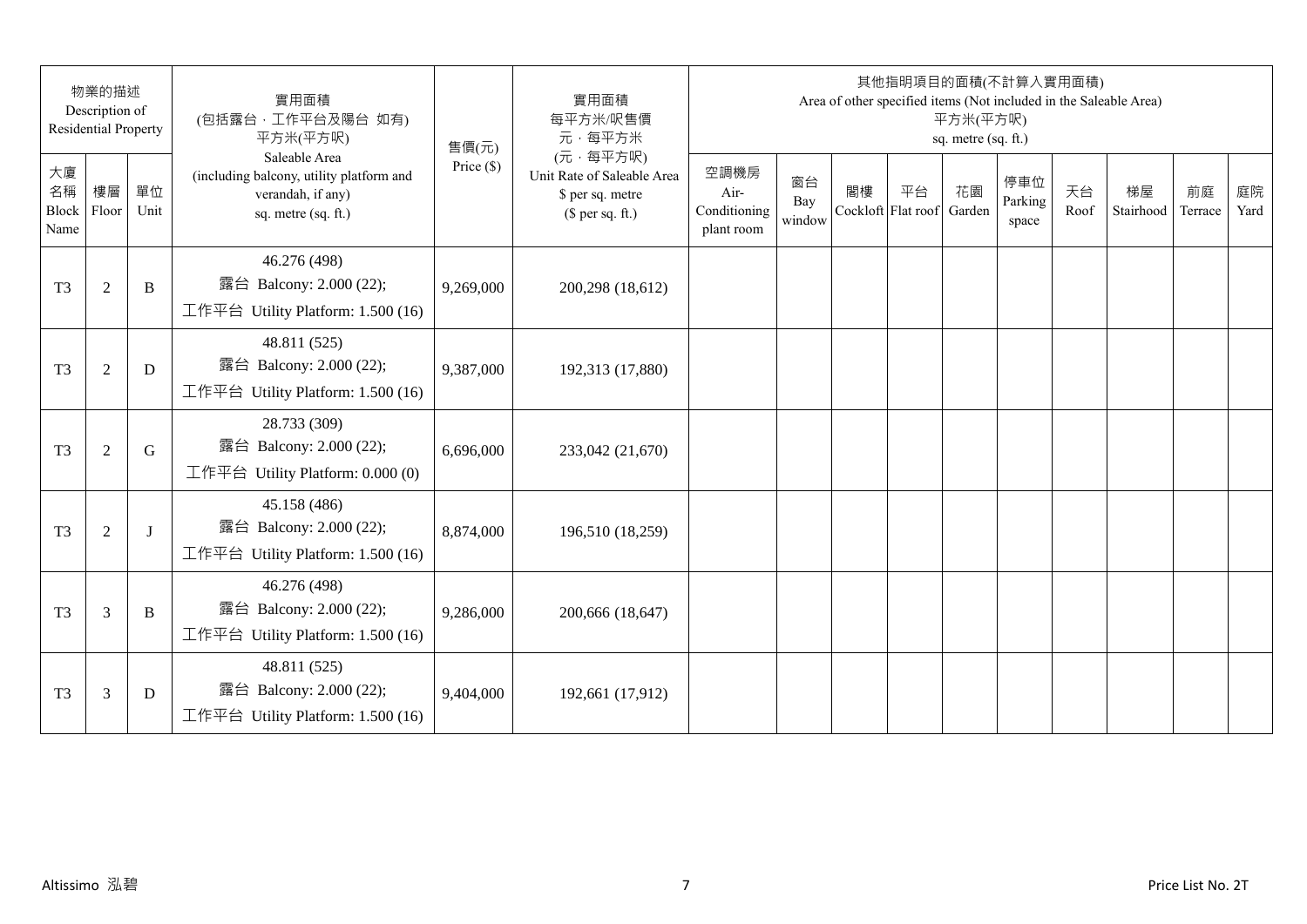|                                 | 物業的描述<br>Description of<br><b>Residential Property</b> |            | 實用面積<br>(包括露台,工作平台及陽台 如有)<br>平方米(平方呎)                                                                 | 售價(元)        | 實用面積<br>每平方米/呎售價<br>元·每平方米                                                     |                                            |                     |                          | 其他指明項目的面積(不計算入實用面積)<br>Area of other specified items (Not included in the Saleable Area) | 平方米(平方呎)<br>sq. metre (sq. ft.) |                         |            |                 |               |            |
|---------------------------------|--------------------------------------------------------|------------|-------------------------------------------------------------------------------------------------------|--------------|--------------------------------------------------------------------------------|--------------------------------------------|---------------------|--------------------------|------------------------------------------------------------------------------------------|---------------------------------|-------------------------|------------|-----------------|---------------|------------|
| 大廈<br>名稱<br>Block Floor<br>Name | 樓層                                                     | 單位<br>Unit | Saleable Area<br>(including balcony, utility platform and<br>verandah, if any)<br>sq. metre (sq. ft.) | Price $(\$)$ | (元·每平方呎)<br>Unit Rate of Saleable Area<br>\$ per sq. metre<br>$$$ per sq. ft.) | 空調機房<br>Air-<br>Conditioning<br>plant room | 窗台<br>Bay<br>window | 閣樓<br>Cockloft Flat roof | 平台                                                                                       | 花園<br>Garden                    | 停車位<br>Parking<br>space | 天台<br>Roof | 梯屋<br>Stairhood | 前庭<br>Terrace | 庭院<br>Yard |
| T <sub>3</sub>                  | 3                                                      | G          | 28.733 (309)<br>露台 Balcony: 2.000 (22);<br>工作平台 Utility Platform: 0.000 (0)                           | 6,708,000    | 233,460 (21,709)                                                               |                                            |                     |                          |                                                                                          |                                 |                         |            |                 |               |            |
| T <sub>3</sub>                  | 3                                                      | J          | 45.158 (486)<br>露台 Balcony: 2.000 (22);<br>工作平台 Utility Platform: 1.500 (16)                          | 8,893,000    | 196,931 (18,298)                                                               |                                            |                     |                          |                                                                                          |                                 |                         |            |                 |               |            |
| T <sub>3</sub>                  | 5                                                      | D          | 48.811 (525)<br>露台 Balcony: 2.000 (22);<br>工作平台 Utility Platform: 1.500 (16)                          | 9,539,000    | 195,427 (18,170)                                                               |                                            |                     |                          |                                                                                          |                                 |                         |            |                 |               |            |
| T <sub>3</sub>                  | 5                                                      | G          | 28.733 (309)<br>露台 Balcony: 2.000 (22);<br>工作平台 Utility Platform: 0.000 (0)                           | 6,720,000    | 233,877 (21,748)                                                               |                                            |                     |                          |                                                                                          |                                 |                         |            |                 |               |            |
| T <sub>3</sub>                  | 5                                                      | J          | 45.158 (486)<br>露台 Balcony: 2.000 (22);<br>工作平台 Utility Platform: 1.500 (16)                          | 8,908,000    | 197,263 (18,329)                                                               |                                            |                     |                          |                                                                                          |                                 |                         |            |                 |               |            |
| T <sub>3</sub>                  | 6                                                      | D          | 48.811 (525)<br>露台 Balcony: 2.000 (22);<br>工作平台 Utility Platform: $1.500(16)$                         | 9,673,000    | 198,173 (18,425)                                                               |                                            |                     |                          |                                                                                          |                                 |                         |            |                 |               |            |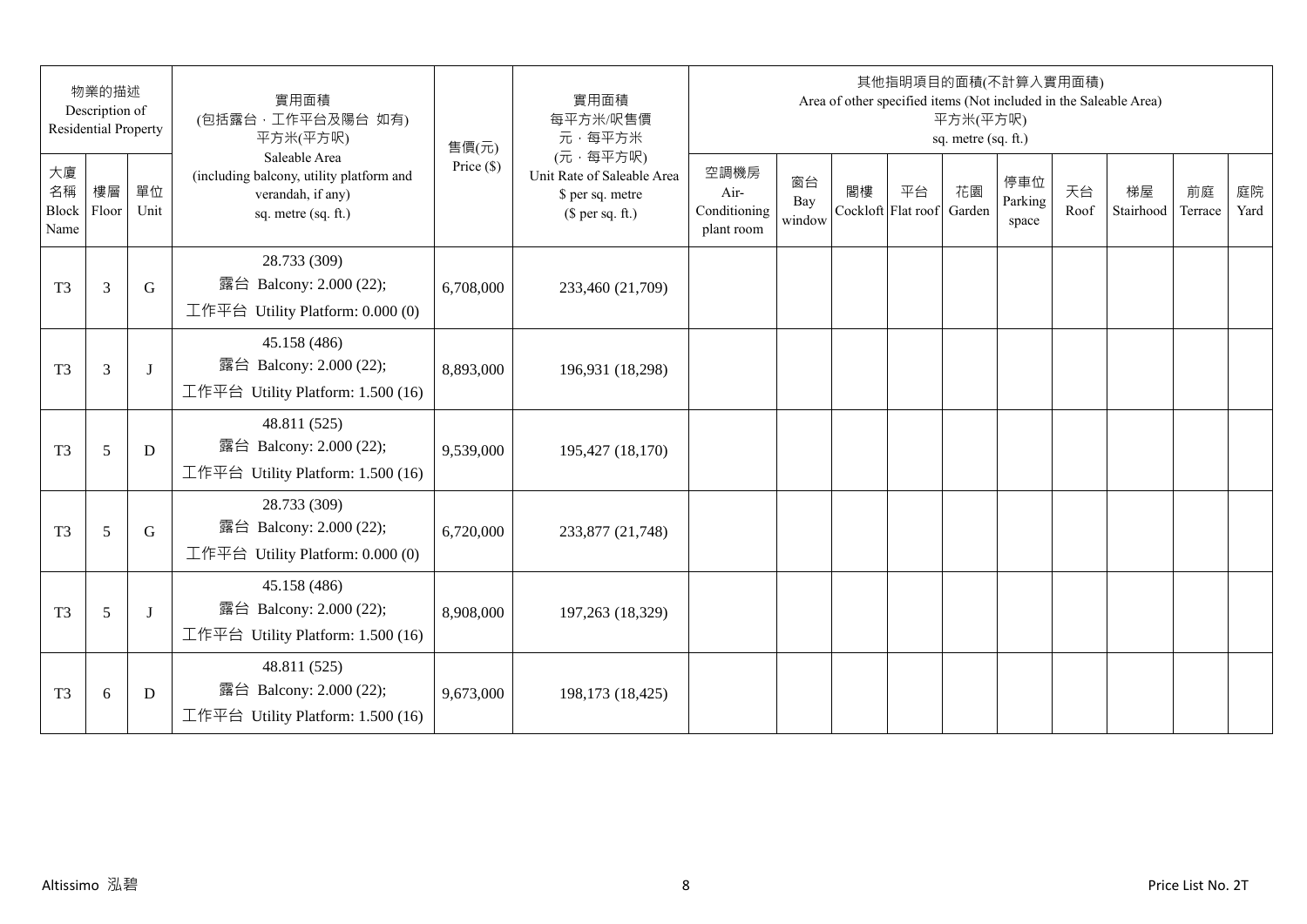|                                 | 物業的描述<br>Description of<br><b>Residential Property</b> |            | 實用面積<br>(包括露台, 工作平台及陽台 如有)<br>平方米(平方呎)                                                                | 售價(元)        | 實用面積<br>每平方米/呎售價<br>元·每平方米                                                     |                                            |                     |                          | 其他指明項目的面積(不計算入實用面積) | 平方米(平方呎)<br>sq. metre (sq. ft.) |                         |            | Area of other specified items (Not included in the Saleable Area) |               |            |
|---------------------------------|--------------------------------------------------------|------------|-------------------------------------------------------------------------------------------------------|--------------|--------------------------------------------------------------------------------|--------------------------------------------|---------------------|--------------------------|---------------------|---------------------------------|-------------------------|------------|-------------------------------------------------------------------|---------------|------------|
| 大廈<br>名稱<br>Block Floor<br>Name | 樓層                                                     | 單位<br>Unit | Saleable Area<br>(including balcony, utility platform and<br>verandah, if any)<br>sq. metre (sq. ft.) | Price $(\$)$ | (元·每平方呎)<br>Unit Rate of Saleable Area<br>\$ per sq. metre<br>$$$ per sq. ft.) | 空調機房<br>Air-<br>Conditioning<br>plant room | 窗台<br>Bay<br>window | 閣樓<br>Cockloft Flat roof | 平台                  | 花園<br>Garden                    | 停車位<br>Parking<br>space | 天台<br>Roof | 梯屋<br>Stairhood                                                   | 前庭<br>Terrace | 庭院<br>Yard |
| T <sub>3</sub>                  | 6                                                      | G          | 28.733 (309)<br>露台 Balcony: 2.000 (22);<br>工作平台 Utility Platform: 0.000 (0)                           | 6,810,000    | 237,010 (22,039)                                                               |                                            |                     |                          |                     |                                 |                         |            |                                                                   |               |            |
| T <sub>3</sub>                  | 6                                                      | $\bf{J}$   | 45.158 (486)<br>露台 Balcony: 2.000 (22);<br>工作平台 Utility Platform: 1.500 (16)                          | 8,946,000    | 198, 104 (18, 407)                                                             |                                            |                     |                          |                     |                                 |                         |            |                                                                   |               |            |
| T <sub>3</sub>                  | $\tau$                                                 | D          | 48.811 (525)<br>露台 Balcony: 2.000 (22);<br>工作平台 Utility Platform: 1.500 (16)                          | 9,700,000    | 198,726 (18,476)                                                               |                                            |                     |                          |                     |                                 |                         |            |                                                                   |               |            |
| T <sub>3</sub>                  | $\overline{7}$                                         | G          | 28.733 (309)<br>露台 Balcony: 2.000 (22);<br>工作平台 Utility Platform: 0.000 (0)                           | 6,818,000    | 237,288 (22,065)                                                               |                                            |                     |                          |                     |                                 |                         |            |                                                                   |               |            |
| T <sub>3</sub>                  | 7                                                      | J          | 45.158 (486)<br>露台 Balcony: 2.000 (22);<br>工作平台 Utility Platform: 1.500 (16)                          | 9,065,000    | 200,740 (18,652)                                                               |                                            |                     |                          |                     |                                 |                         |            |                                                                   |               |            |
| T <sub>3</sub>                  | $\,8\,$                                                | G          | 28.733 (309)<br>露台 Balcony: 2.000 (22);<br>工作平台 Utility Platform: 0.000 (0)                           | 7,335,000    | 255,281 (23,738)                                                               |                                            |                     |                          |                     |                                 |                         |            |                                                                   |               |            |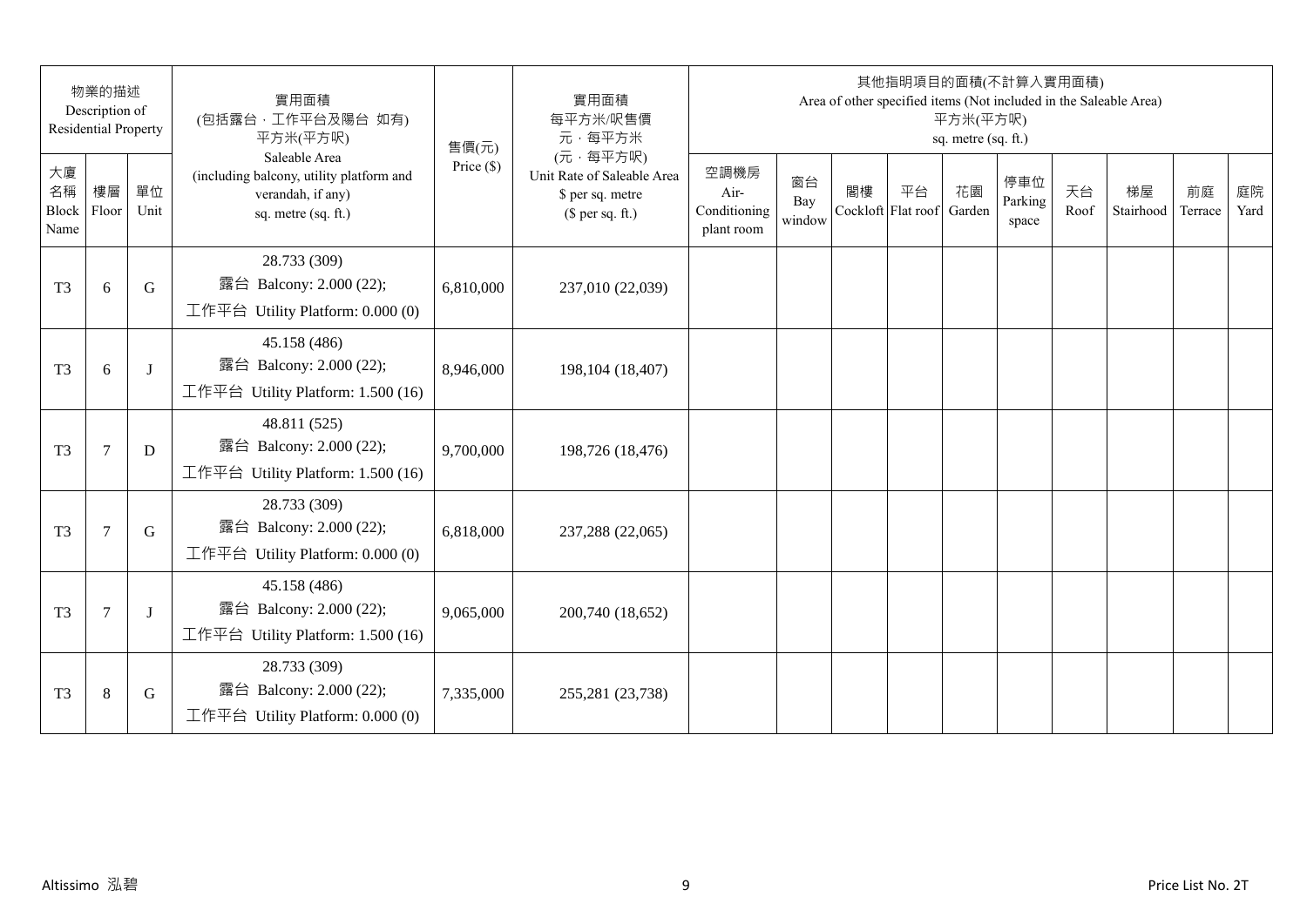|                           | 物業的描述<br>Description of<br><b>Residential Property</b> |            | 實用面積<br>(包括露台,工作平台及陽台 如有)<br>平方米(平方呎)                                                                 | 售價(元)        | 實用面積<br>每平方米/呎售價<br>元·每平方米                                                     |                                            |                     |    | 其他指明項目的面積(不計算入實用面積)      | 平方米(平方呎)<br>sq. metre (sq. ft.) |                         |            | Area of other specified items (Not included in the Saleable Area) |               |            |
|---------------------------|--------------------------------------------------------|------------|-------------------------------------------------------------------------------------------------------|--------------|--------------------------------------------------------------------------------|--------------------------------------------|---------------------|----|--------------------------|---------------------------------|-------------------------|------------|-------------------------------------------------------------------|---------------|------------|
| 大廈<br>名稱<br>Block<br>Name | 樓層<br>Floor                                            | 單位<br>Unit | Saleable Area<br>(including balcony, utility platform and<br>verandah, if any)<br>sq. metre (sq. ft.) | Price $(\$)$ | (元·每平方呎)<br>Unit Rate of Saleable Area<br>\$ per sq. metre<br>$$$ per sq. ft.) | 空調機房<br>Air-<br>Conditioning<br>plant room | 窗台<br>Bay<br>window | 閣樓 | 平台<br>Cockloft Flat roof | 花園<br>Garden                    | 停車位<br>Parking<br>space | 天台<br>Roof | 梯屋<br>Stairhood                                                   | 前庭<br>Terrace | 庭院<br>Yard |
| T <sub>3</sub>            | 8                                                      | H          | 44.867 (483)<br>露台 Balcony: 2.000 (22);<br>工作平台 Utility Platform: 1.500 (16)                          | 9,731,000    | 216,885 (20,147)                                                               |                                            |                     |    |                          |                                 |                         |            |                                                                   |               |            |
| T <sub>3</sub>            | 8                                                      | J          | 45.158 (486)<br>露台 Balcony: 2.000 (22);<br>工作平台 Utility Platform: 1.500 (16)                          | 9,199,000    | 203,707 (18,928)                                                               |                                            |                     |    |                          |                                 |                         |            |                                                                   |               |            |
| T <sub>3</sub>            | 9                                                      | G          | 28.733 (309)<br>露台 Balcony: 2.000 (22);<br>工作平台 Utility Platform: $0.000(0)$                          | 7,335,000    | 255,281 (23,738)                                                               |                                            |                     |    |                          |                                 |                         |            |                                                                   |               |            |
| T <sub>3</sub>            | 9                                                      | J          | 45.158 (486)<br>露台 Balcony: 2.000 (22);<br>工作平台 Utility Platform: 1.500 (16)                          | 9,199,000    | 203,707 (18,928)                                                               |                                            |                     |    |                          |                                 |                         |            |                                                                   |               |            |
| T <sub>3</sub>            | 10                                                     | G          | 28.733 (309)<br>露台 Balcony: 2.000 (22);<br>工作平台 Utility Platform: $0.000(0)$                          | 7,413,000    | 257,996 (23,990)                                                               |                                            |                     |    |                          |                                 |                         |            |                                                                   |               |            |
| T <sub>3</sub>            | 10                                                     | J          | 45.158 (486)<br>露台 Balcony: 2.000 (22);<br>工作平台 Utility Platform: 1.500 (16)                          | 9,288,000    | 205,678 (19,111)                                                               |                                            |                     |    |                          |                                 |                         |            |                                                                   |               |            |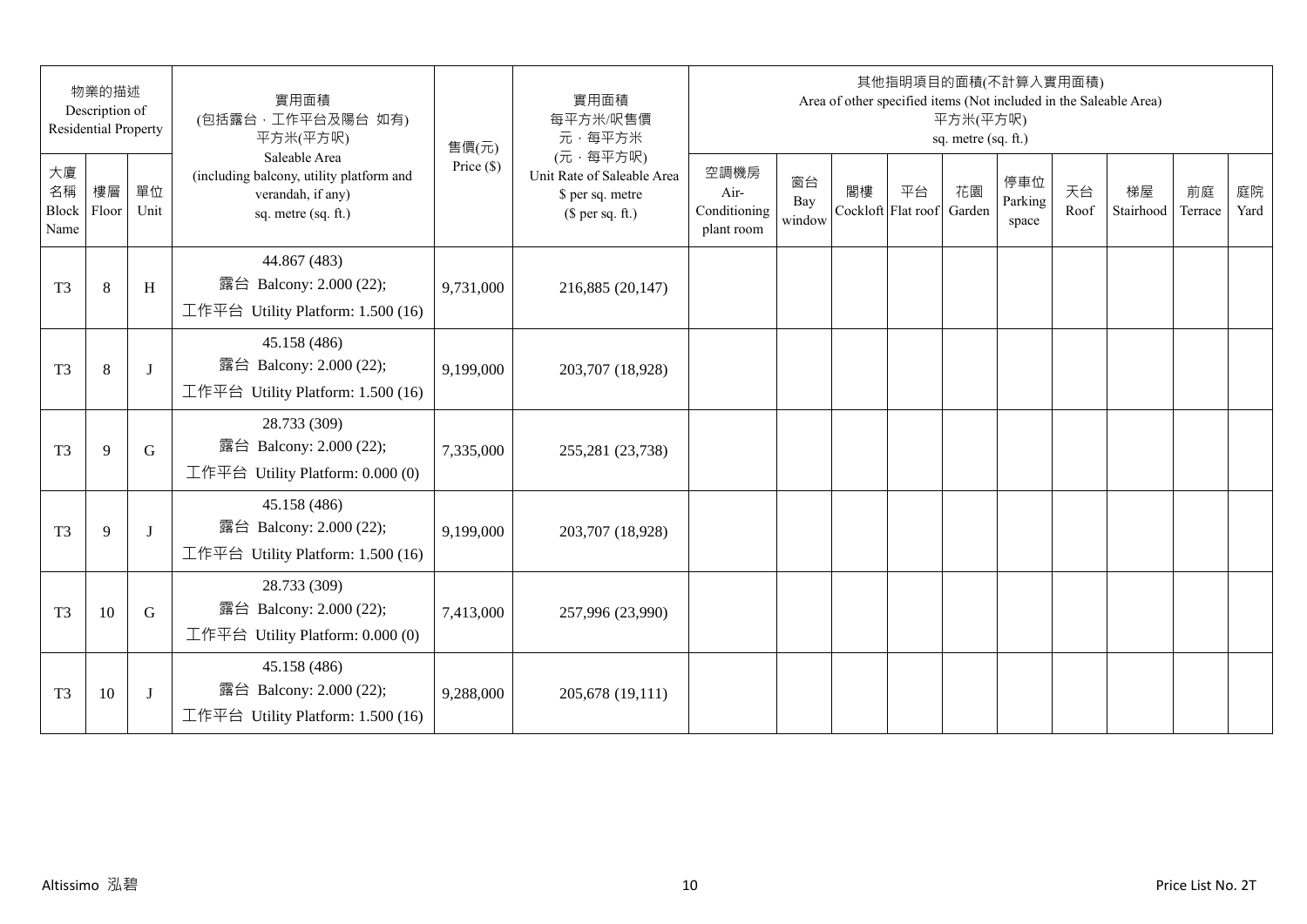| 物業的描述<br>Description of<br><b>Residential Property</b> |    |            | 實用面積<br>(包括露台,工作平台及陽台 如有)<br>平方米(平方呎)                                                                 | 售價(元)        | 實用面積<br>每平方米/呎售價<br>元·每平方米                                                     | 其他指明項目的面積(不計算入實用面積)<br>Area of other specified items (Not included in the Saleable Area)<br>平方米(平方呎)<br>sq. metre (sq. ft.) |                     |    |                          |              |                         |            |                 |               |            |
|--------------------------------------------------------|----|------------|-------------------------------------------------------------------------------------------------------|--------------|--------------------------------------------------------------------------------|-----------------------------------------------------------------------------------------------------------------------------|---------------------|----|--------------------------|--------------|-------------------------|------------|-----------------|---------------|------------|
| 大廈<br>名稱<br>Block Floor<br>Name                        | 樓層 | 單位<br>Unit | Saleable Area<br>(including balcony, utility platform and<br>verandah, if any)<br>sq. metre (sq. ft.) | Price $(\$)$ | (元·每平方呎)<br>Unit Rate of Saleable Area<br>\$ per sq. metre<br>$$$ per sq. ft.) | 空調機房<br>Air-<br>Conditioning<br>plant room                                                                                  | 窗台<br>Bay<br>window | 閣樓 | 平台<br>Cockloft Flat roof | 花園<br>Garden | 停車位<br>Parking<br>space | 天台<br>Roof | 梯屋<br>Stairhood | 前庭<br>Terrace | 庭院<br>Yard |
| T <sub>3</sub>                                         | 11 | G          | 28.733 (309)<br>露台 Balcony: 2.000 (22);<br>工作平台 Utility Platform: 0.000 (0)                           | 7,507,000    | 261,268 (24,294)                                                               |                                                                                                                             |                     |    |                          |              |                         |            |                 |               |            |
| T <sub>3</sub>                                         | 11 | J          | 45.158 (486)<br>露台 Balcony: 2.000 (22);<br>工作平台 Utility Platform: 1.500 (16)                          | 9,422,000    | 208,645 (19,387)                                                               |                                                                                                                             |                     |    |                          |              |                         |            |                 |               |            |
| T <sub>3</sub>                                         | 12 | G          | 28.733 (309)<br>露台 Balcony: 2.000 (22);<br>工作平台 Utility Platform: 0.000 (0)                           | 7,611,000    | 264,887 (24,631)                                                               |                                                                                                                             |                     |    |                          |              |                         |            |                 |               |            |
| T <sub>3</sub>                                         | 12 | J          | 45.158 (486)<br>露台 Balcony: 2.000 (22);<br>工作平台 Utility Platform: 1.500 (16)                          | 9,556,000    | 211,613 (19,663)                                                               |                                                                                                                             |                     |    |                          |              |                         |            |                 |               |            |
| T <sub>3</sub>                                         | 15 | E          | 28.805 (310)<br>露台 Balcony: 2.000 (22);<br>工作平台 Utility Platform: $0.000(0)$                          | 7,597,000    | 263,739 (24,506)                                                               |                                                                                                                             |                     |    |                          |              |                         |            |                 |               |            |
| T <sub>3</sub>                                         | 15 | G          | 28.733 (309)<br>露台 Balcony: 2.000 (22);<br>工作平台 Utility Platform: 0.000 (0)                           | 7,748,000    | 269,655 (25,074)                                                               |                                                                                                                             |                     |    |                          |              |                         |            |                 |               |            |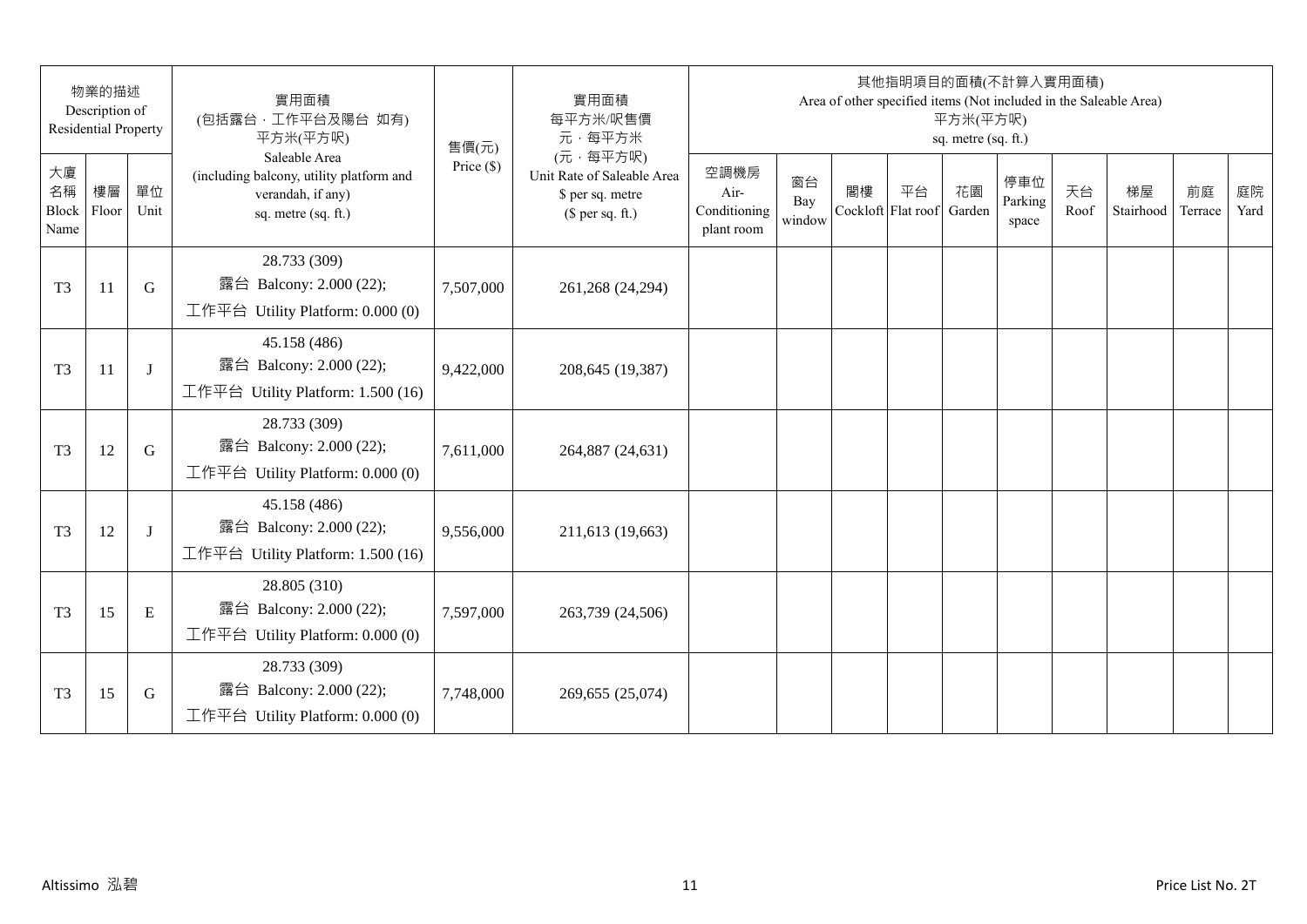| 物業的描述<br>Description of<br><b>Residential Property</b> |    |              | 實用面積<br>(包括露台,工作平台及陽台 如有)<br>平方米(平方呎)                                                                 | 售價(元)        | 實用面積<br>每平方米/呎售價<br>元·每平方米                                                     | 其他指明項目的面積(不計算入實用面積)<br>Area of other specified items (Not included in the Saleable Area)<br>平方米(平方呎)<br>sq. metre (sq. ft.) |                     |                          |    |              |                         |            |                 |               |            |
|--------------------------------------------------------|----|--------------|-------------------------------------------------------------------------------------------------------|--------------|--------------------------------------------------------------------------------|-----------------------------------------------------------------------------------------------------------------------------|---------------------|--------------------------|----|--------------|-------------------------|------------|-----------------|---------------|------------|
| 大廈<br>名稱<br>Block Floor<br>Name                        | 樓層 | 單位<br>Unit   | Saleable Area<br>(including balcony, utility platform and<br>verandah, if any)<br>sq. metre (sq. ft.) | Price $(\$)$ | (元·每平方呎)<br>Unit Rate of Saleable Area<br>\$ per sq. metre<br>$$$ per sq. ft.) | 空調機房<br>Air-<br>Conditioning<br>plant room                                                                                  | 窗台<br>Bay<br>window | 閣樓<br>Cockloft Flat roof | 平台 | 花園<br>Garden | 停車位<br>Parking<br>space | 天台<br>Roof | 梯屋<br>Stairhood | 前庭<br>Terrace | 庭院<br>Yard |
| T <sub>3</sub>                                         | 15 | J            | 45.158 (486)<br>露台 Balcony: 2.000 (22);<br>工作平台 Utility Platform: 1.500 (16)                          | 9,733,000    | 215,532 (20,027)                                                               |                                                                                                                             |                     |                          |    |              |                         |            |                 |               |            |
| T <sub>3</sub>                                         | 16 | E            | 28.805 (310)<br>露台 Balcony: 2.000 (22);<br>工作平台 Utility Platform: 0.000 (0)                           | 7,737,000    | 268,599 (24,958)                                                               |                                                                                                                             |                     |                          |    |              |                         |            |                 |               |            |
| T <sub>3</sub>                                         | 16 | G            | 28.733 (309)<br>露台 Balcony: 2.000 (22);<br>工作平台 Utility Platform: 0.000 (0)                           | 7,886,000    | 274,458 (25,521)                                                               |                                                                                                                             |                     |                          |    |              |                         |            |                 |               |            |
| T <sub>3</sub>                                         | 16 | H            | 44.867 (483)<br>露台 Balcony: 2.000 (22);<br>工作平台 Utility Platform: 1.500 (16)                          | 10,488,000   | 233,758 (21,714)                                                               |                                                                                                                             |                     |                          |    |              |                         |            |                 |               |            |
| T <sub>3</sub>                                         | 16 | J            | 45.158 (486)<br>露台 Balcony: 2.000 (22);<br>工作平台 Utility Platform: 1.500 (16)                          | 9,914,000    | 219,540 (20,399)                                                               |                                                                                                                             |                     |                          |    |              |                         |            |                 |               |            |
| T <sub>3</sub>                                         | 16 | $\mathbf{L}$ | 44.887 (483)<br>露台 Balcony: 2.000 (22);<br>工作平台 Utility Platform: $1.500(16)$                         | 9,894,000    | 220,420 (20,484)                                                               |                                                                                                                             |                     |                          |    |              |                         |            |                 |               |            |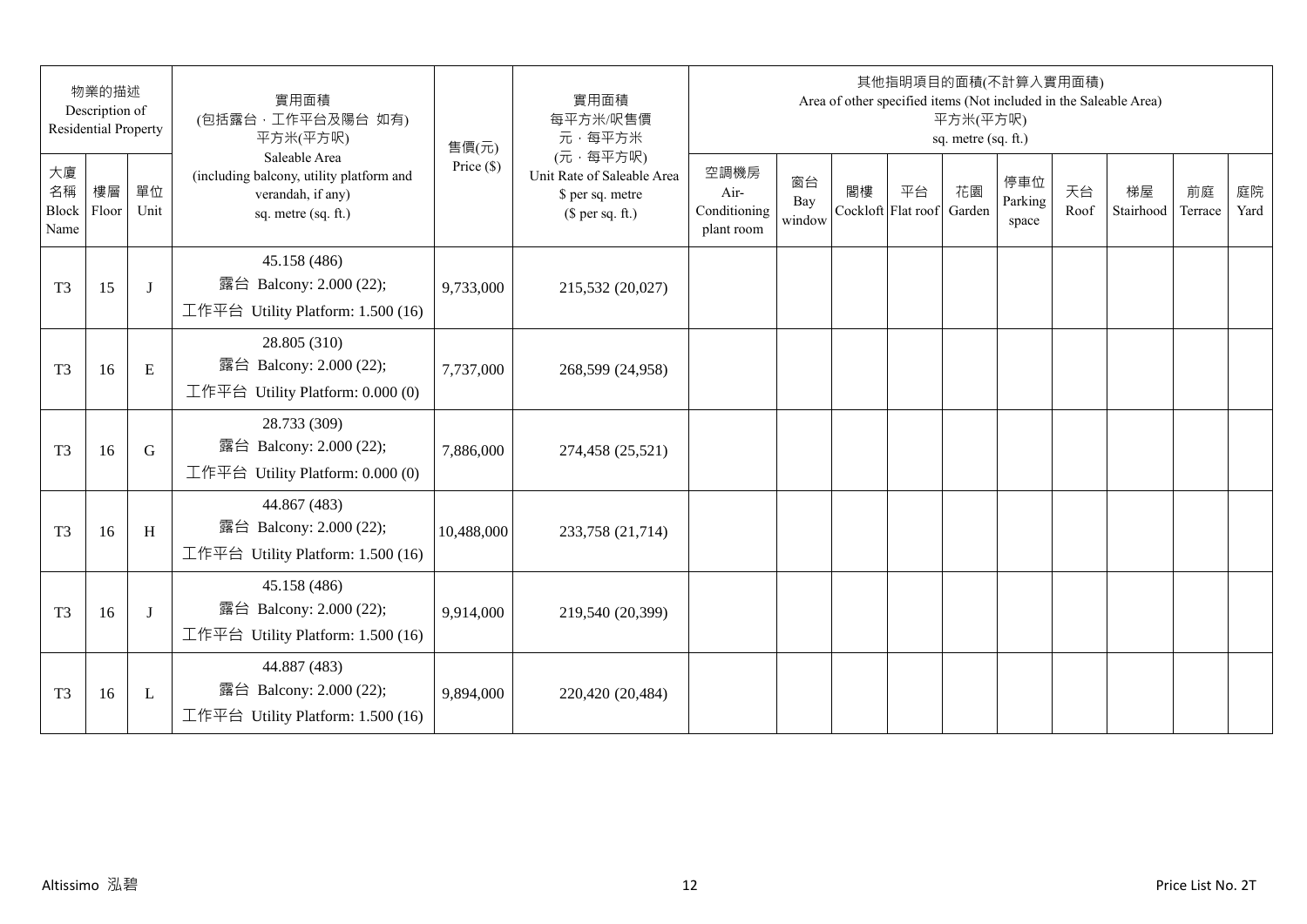| 物業的描述<br>Description of<br>Residential Property |                |              | 實用面積<br>(包括露台,工作平台及陽台 如有)<br>平方米(平方呎)                                                                 | 售價(元)        | 實用面積<br>每平方米/呎售價<br>元·每平方米                                                     | 其他指明項目的面積(不計算入實用面積)<br>Area of other specified items (Not included in the Saleable Area)<br>平方米(平方呎)<br>sq. metre (sq. ft.) |                     |    |                          |              |                         |            |                 |               |            |  |
|-------------------------------------------------|----------------|--------------|-------------------------------------------------------------------------------------------------------|--------------|--------------------------------------------------------------------------------|-----------------------------------------------------------------------------------------------------------------------------|---------------------|----|--------------------------|--------------|-------------------------|------------|-----------------|---------------|------------|--|
| 大廈<br>名稱<br>Block<br>Name                       | 樓層<br>Floor    | 單位<br>Unit   | Saleable Area<br>(including balcony, utility platform and<br>verandah, if any)<br>sq. metre (sq. ft.) | Price $(\$)$ | (元·每平方呎)<br>Unit Rate of Saleable Area<br>\$ per sq. metre<br>$$$ per sq. ft.) | 空調機房<br>Air-<br>Conditioning<br>plant room                                                                                  | 窗台<br>Bay<br>window | 閣樓 | 平台<br>Cockloft Flat roof | 花園<br>Garden | 停車位<br>Parking<br>space | 天台<br>Roof | 梯屋<br>Stairhood | 前庭<br>Terrace | 庭院<br>Yard |  |
| T <sub>5</sub>                                  |                | $\mathbf{J}$ | 48.593 (523)<br>露台 Balcony: 2.000 (22);<br>工作平台 Utility Platform: 0.000 (0)                           | 9,808,000    | 201,840 (18,753)                                                               |                                                                                                                             |                     |    | 5.699<br>(61)            |              |                         |            |                 |               |            |  |
| T <sub>5</sub>                                  | $\overline{7}$ | $\mathbf{F}$ | 28.578 (308)<br>露台 Balcony: 2.000 (22);<br>工作平台 Utility Platform: $0.000(0)$                          | 7,680,000    | 268,738 (24,935)                                                               |                                                                                                                             |                     |    |                          |              |                         |            |                 |               |            |  |
| T <sub>5</sub>                                  | 8              | $\mathbf{F}$ | 28.578 (308)<br>露台 Balcony: 2.000 (22);<br>工作平台 Utility Platform: $0.000(0)$                          | 7,785,000    | 272,412 (25,276)                                                               |                                                                                                                             |                     |    |                          |              |                         |            |                 |               |            |  |
| T <sub>5</sub>                                  | 12             | F            | 28.578 (308)<br>Balcony: 2.000 (22);<br>露台<br>工作平台 Utility Platform: $0.000(0)$                       | 8,061,000    | 282,070 (26,172)                                                               |                                                                                                                             |                     |    |                          |              |                         |            |                 |               |            |  |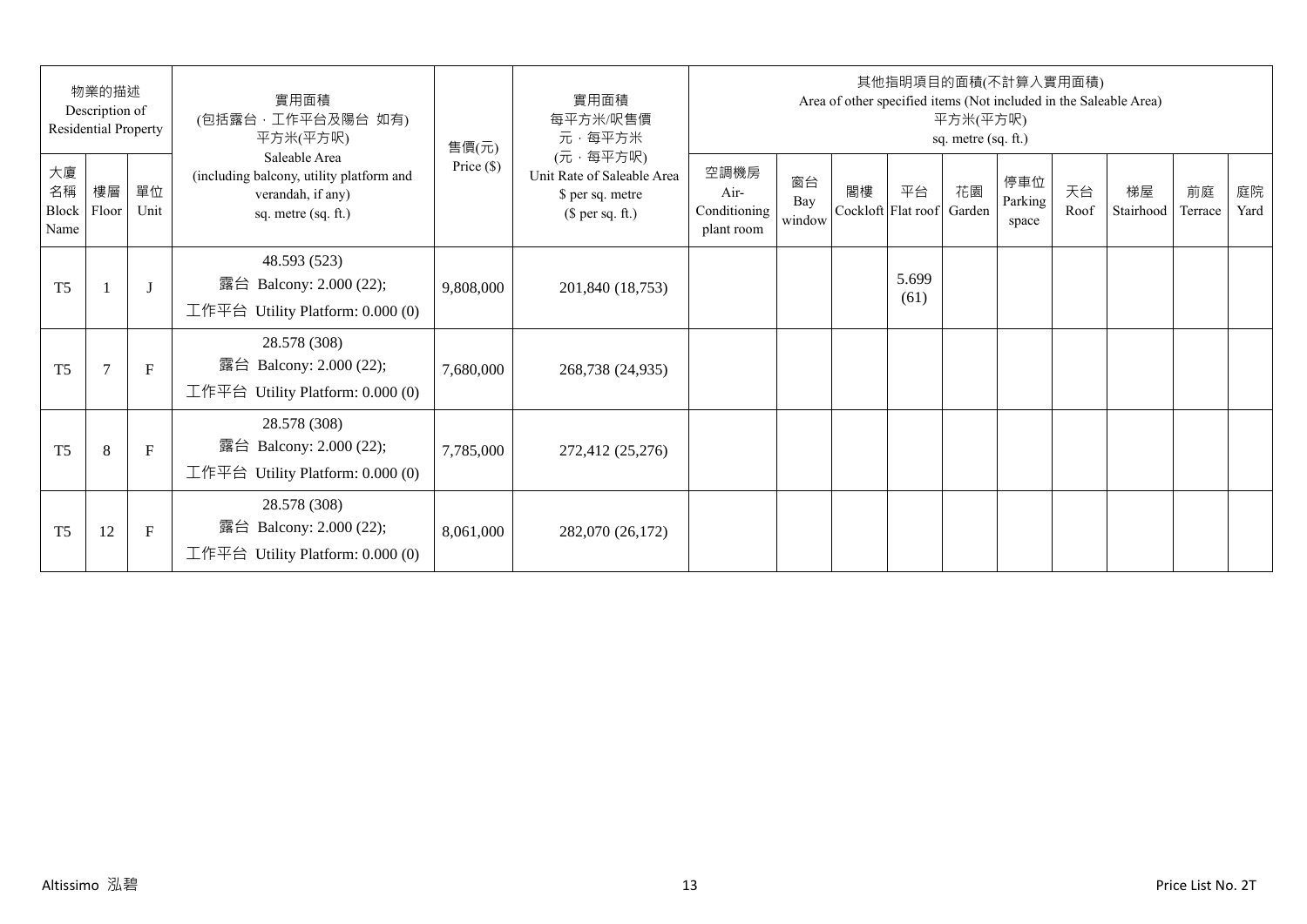#### **第三部份:其他資料 Part 3: Other Information**

#### (1) 準買家應參閱發展項目的售樓說明書,以了解該項目的資料。 Prospective purchasers are advised to refer to the sales brochure for the development for information on the development.

#### $(2)$  根據《一手住宅物業銷售條例》第 52(1)條及第 53(2)及(3)條,

According to sections 52(1) and 53(2) and (3) of the Residential Properties (First-hand Sales) Ordinance, –

### 第 52(1) 條 / Section 52(1)

在某人就指明住宅物業與擁有人訂立臨時買賣合約時,該人須向擁有人支付售價的 5%的臨時訂金。

A preliminary deposit of 5% of the purchase price is payable by a person to the owner on entering into a preliminary agreement for sale and purchase in respect of the specified residential property with the owner.

#### 第 53(2) 條 / Section 53(2)

如某人於某日期訂立臨時買賣合約,並於該日期後的 5 個工作日內,就有關住宅物業簽立買賣合約,則擁有人必須在該日期後的 8 個工作日內,簽立該買賣合約。 If a person executes an agreement for sale and purchase in respect of the residential property within 5 working days after the date on which the person enters into the preliminary agreement for sale and purchase, the owner must execute the agreement for sale and purchase within 8 working days after that date.

### 第 53(3) 條 / Section 53(3)

如某人於某日期訂立臨時買賣合約時,但沒有於該日期後的 5 個工作日內,就有關住宅物業簽立買賣合約,則 – (i) 該臨時合約即告終止;(ii) 有關的臨時訂金即予沒收;及 (iii) 擁 有人不得就該人沒有簽立買賣合約而針對該人提出進一步申索。

If a person does not execute an agreement for sale and purchase in respect of the residential property within 5 working days after the date on which the person enters into the preliminary agreement for sale and purchase-

(i) the preliminary agreement is terminated; (ii) the preliminary deposit is forfeited; and (iii) the owner does not have any further claim against the person for the failure.

#### (3) 實用面積及屬該住宅物業其他指明項目的面積是按《一手住宅物業銷售條例》第 8 條及附表二第 2 部的計算得出的。

The saleable area and area of other specified items of the residential property are calculated in accordance with section 8 and Part 2 of Schedule 2 to the Residential Properties(First-hand Sales) Ordinance.<br>(4) (i) 註:在第(4)段中:

- 
- (a) 「售價」指本價單第二部份中所列之住宅物業的售價,而「成交金額」指將於臨時合約中訂明的住宅物業的實際售價。因應不同支付條款 及/或折扣按售價計算得出之價目,皆以進位到最接近的千位數作為成交金額。
- (b) 「工作日」按《一手住宅物業銷售條例》第 2(1)條所定義。
- (c) 「臨時合約」指臨時買賣合約。
- (d) 「正式合約」指正式買賣合約。
- Note: In paragraph (4): (a)
- "price" means the price of the residential property set out in Part 2 of this price list, and "transaction price" means the actual price of the residential property to be set out in PASP. The price obtained after applying the relevant terms of payment and/or applicable discount(s) on the price will be rounded up to the nearest thousand to determine the transaction price.
	- (b) "working day" shall be as defined in section 2(1) of the Residential Properties (First-hand Sales) Ordinance.
	- (c) "PASP" means the Preliminary Agreement for Sale and Purchase.
	- (d) "ASP" means the Agreement for Sale and Purchase.

於簽署臨時合約時,買方須繳付相等於成交金額的 5%作為臨時訂金,請帶備港幣\$100,000 銀行本票以支付部份臨時訂金,抬頭請寫「的近律師行」或"Deacons"。請另備支 票以繳付臨時訂金之餘額。

The purchasers shall pay the preliminary deposit equivalent to 5% of the transaction price upon signing of the PASP. Please bring along a cashiers' order of HK\$100,000 made payable to "Deacons" for payment of part of the preliminary deposit. Please also bring along a cheque for payment of the balance of the preliminary deposit.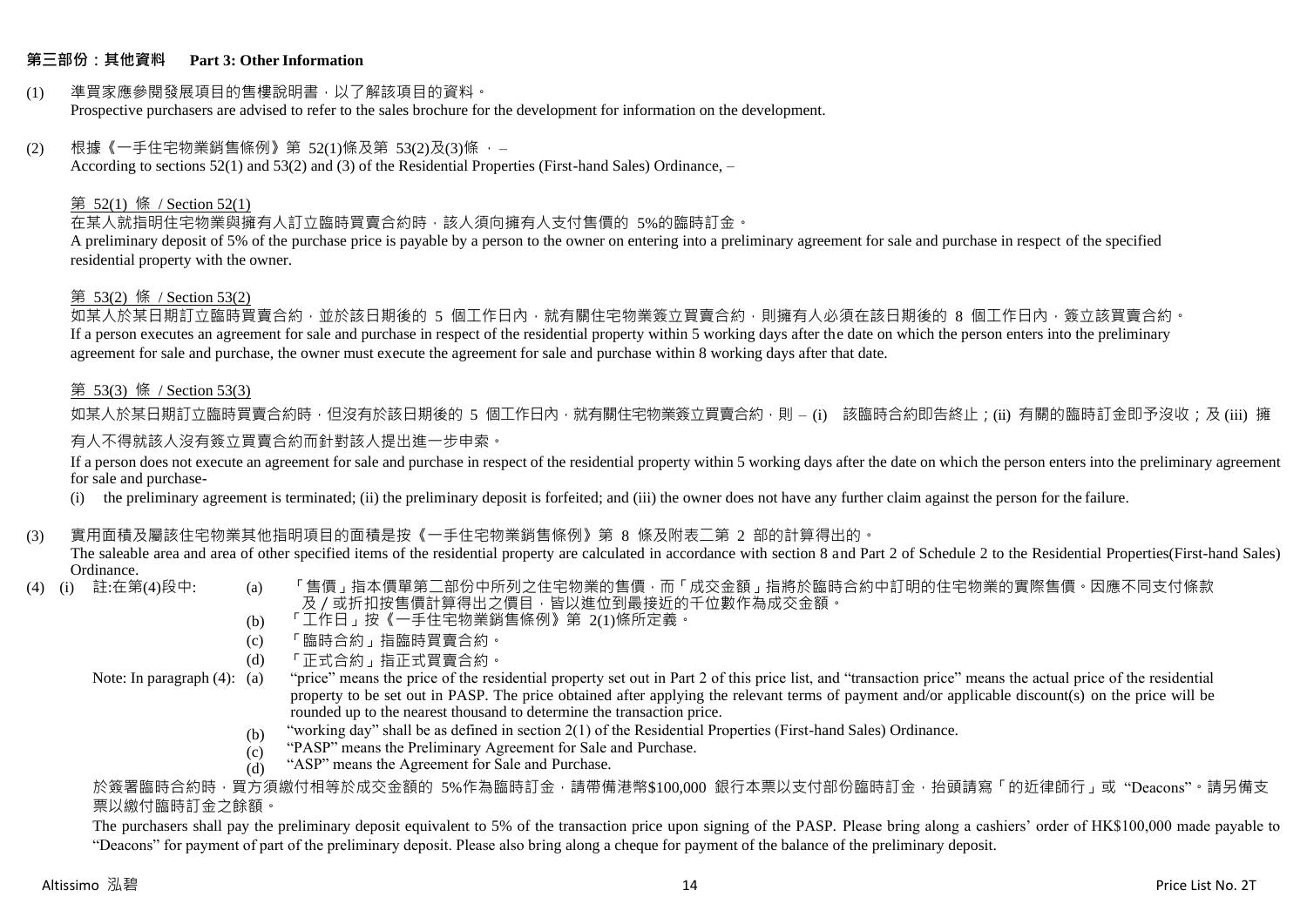## **支付條款 Terms of Payment**

- (A) (並無此編號之支付條款)( No Terms of Payment of such numbering)
- (A1) (並無此編號之支付條款)( No Terms of Payment of such numbering)
- (A2) (並無此編號之支付條款)( No Terms of Payment of such numbering)
- (A3) (並無此編號之支付條款)( No Terms of Payment of such numbering)
- (A4) (並無此編號之支付條款)( No Terms of Payment of such numbering)
- (A5) 120 天現金付款計劃 120-day Cash Payment Plan (照售價減 5%) (5% discount from the price)
	- (1) 買方須於簽署臨時合約時繳付相等於成交金額 5% 作為臨時訂金。買方須於簽署臨時合約後 5 個工作日內簽署正式合約。 The purchaser shall pay the preliminary deposit equivalent to 5% of the transaction price upon signing of the PASP. The ASP shall be signed by the purchaser within 5 working days after signing of the PASP.
	- (2) 買方簽署臨時合約後 30 天內再付成交金額 5% 作為加付訂金。 A further 5% of the transaction price being further deposit shall be paid by the purchaser within 30 days after signing of the PASP.
	- (3) 成交金額 90% 即成交金額餘款於買方簽署臨時合約後 120 天內由買方付清。 90% of the transaction price being balance of the transaction price shall be paid by the purchaser within 120 days after signing of the PASP.
- (A6) 180 天輕鬆現金付款計劃 180-day Relax Cash Payment Plan (照售價減 3%) (3% discount from the price)
	- (1) 買方須於簽署臨時合約時繳付相等於成交金額 5% 作為臨時訂金。買方須於簽署臨時合約後 5 個工作日內簽署正式合約。 The purchaser shall pay the preliminary deposit equivalent to 5% of the transaction price upon signing of the PASP. The ASP shall be signed by the purchaser within 5 working days after signing of the PASP.
	- (2) 買方簽署臨時合約後 30 天內再付成交金額 5% 作為加付訂金。 A further 5% of the transaction price being further deposit shall be paid by the purchaser within 30 days after signing of the PASP.
	- (3) 成交金額 90% 即成交金額餘款於買方簽署臨時合約後 180 天內由買方付清。 90% of the transaction price being balance of the transaction price shall be paid by the purchaser within 180 days after signing of the PASP.
- (A7) 360 天輕鬆現金付款計劃 360-day Relax Cash Payment Plan (照售價減 2%) (2% discount from the price)
	- (1) 買方須於簽署臨時合約時繳付相等於成交金額 5% 作為臨時訂金。買方須於簽署臨時合約後 5 個工作日內簽署正式合約。 The purchaser shall pay the preliminary deposit equivalent to 5% of the transaction price upon signing of the PASP. The ASP shall be signed by the purchaser within 5 working days after signing of the PASP.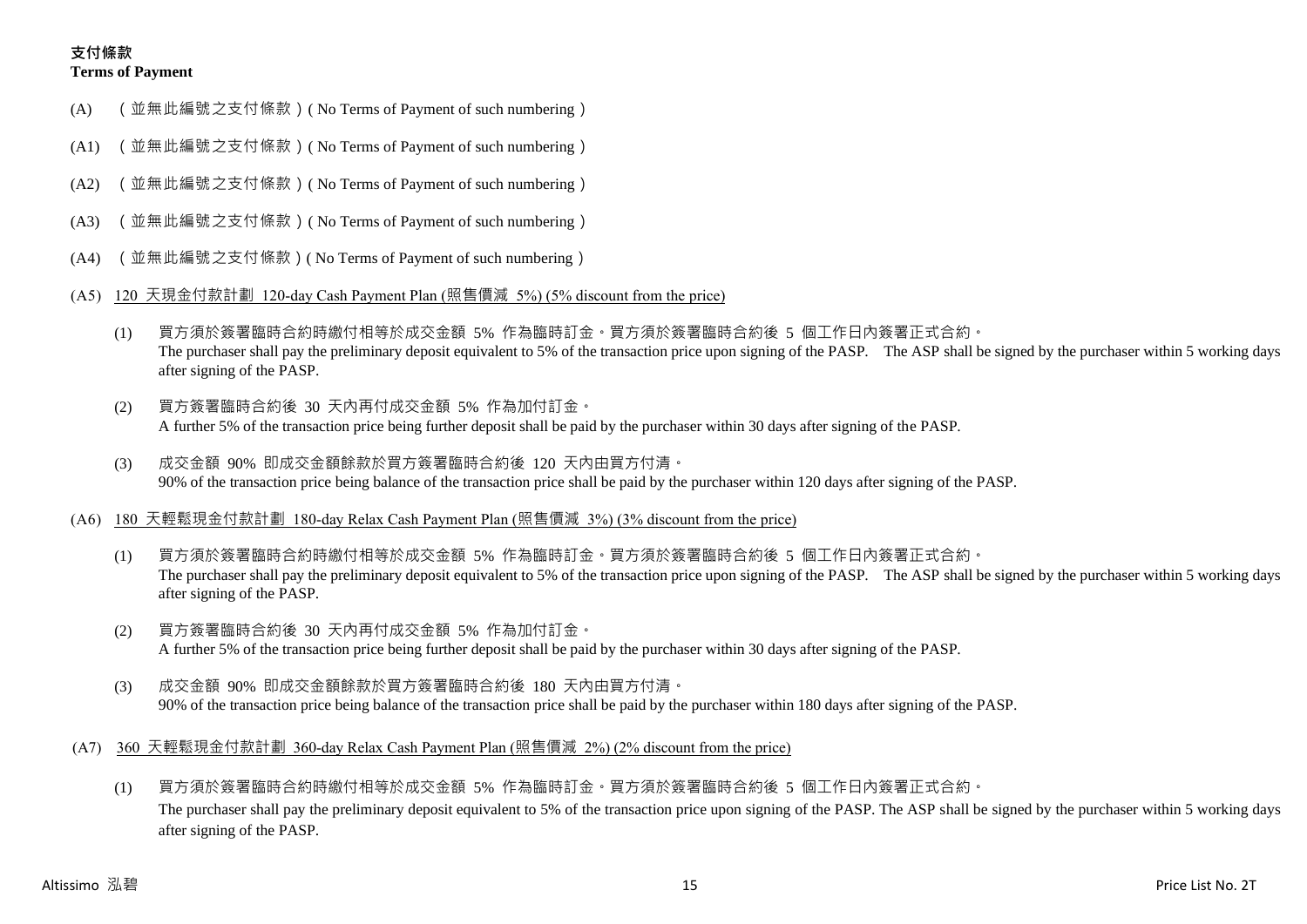(2) 買方簽署臨時合約後 30 天內再付成交金額 5% 作為加付訂金。

A further 5% of the transaction price being further deposit shall be paid by the purchaser within 30 days after signing of the PASP.

- (3) 買方簽署臨時合約後 90 天內再付成交金額 5% 作為部份成交金額。 A further 5% of the transaction price being part payment of the transaction price shall be paid by the purchaser within 90 days after signing of the PASP.
- (4) 成交金額 85% 即成交金額餘款於買方簽署臨時合約後 360 天內由買方付清。

85% of the transaction price being balance of the transaction price shall be paid by the purchaser within 360 days after signing of the PASP.

- (B) (並無此編號之支付條款)( No Terms of Payment of such numbering)
- (C) (並無此編號之支付條款)( No Terms of Payment of such numbering)
- (C1) (並無此編號之支付條款)( No Terms of Payment of such numbering)
- (C2) (並無此編號之支付條款)( No Terms of Payment of such numbering)
- (C3) (並無此編號之支付條款)( No Terms of Payment of such numbering)
- (C4) (並無此編號之支付條款)( No Terms of Payment of such numbering)
- (C5) (並無此編號之支付條款)( No Terms of Payment of such numbering)
- (C6) (並無此編號之支付條款)( No Terms of Payment of such numbering)
- (C7) (並無此編號之支付條款)( No Terms of Payment of such numbering)
- (C8) (並無此編號之支付條款)( No Terms of Payment of such numbering)

# (ii) **售價獲得折扣的基礎**

## **The basis on which any discount on the price is available**

- (a) 見 4(i) See 4(i).
- (b) 不適用。 Not applicable.
- (c) 「限時置業售價折扣」 "First Home Purchase Price Discount"

於 2021 年 8 月 31 日或之前簽署臨時合約購買本價單中之指明住宅物業之買方可獲額外售價 2% 折扣優惠。 An extra 2% discount from the price would be offered to the purchasers who sign the PASP to purchase a specified residential property listed in this price list on or before 31<sup>st</sup> August 2021.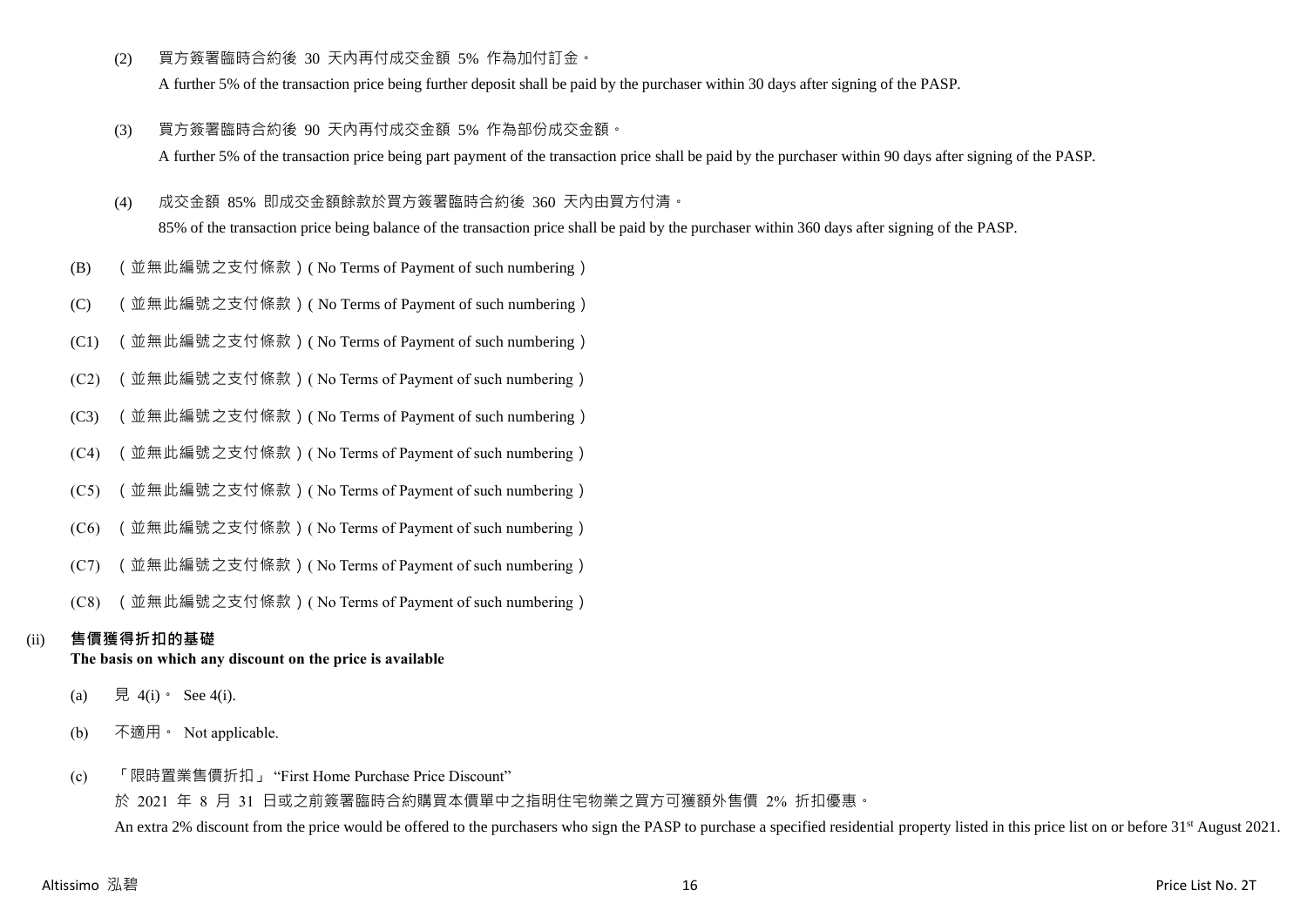## (d) 員工置業折扣 Staff Purchasing Discount

如買方(或構成買方之任何人士)屬任何「員工合資格人士」,並且沒有委任地產代理就購入住宅物業代其行事,可獲額外 5%售價折扣優惠,折扣優惠受相關公司內部條款約 束。

If the purchaser (or any person comprising the purchaser) is a "Qualified Staff", provided that the purchaser did not appoint any estate agent to act for him/her in the purchase of the residential property, an extra 5% discount on the Price would be offered, subject to the internal regulation of Respective Related Parties.

「員工合資格人士」指碧桂園控股有限公司及其附屬公司、宏安集團有限公司及其附屬公司、宏安地產有限公司、位元堂藥業控股有限公司、易易壹金融集團有限公司、中 國農產品交易有限公司或中國建築國際集團及其附屬公司之任何董事、員工及其直系親屬(任何個人的配偶、父母、子女、兄弟及姐妹為該個人之「直系親屬」,惟須提供令 賣方滿意的有關證明文件 以茲證明有關關係,且賣方對是否存在近親關係保留最終決定權)。

"Qualified Staff" means any director or employee (and his/her close family member (a spouse, parent, child, brother and sister of a person is a "close family member" of that person provided that the relevant supporting documents to the satisfaction of the Vendor must be provided to prove the relationship concerned and that the Vendor reserves the final right to decide whether or not such relationship exists)) of any of Country Garden Holdings Company Limited and its subsidiaries, Wang On Group Limited and its subsidiaries, Wang On Properties Limited, Wai Yuen Tong Medicine Holdings Limited, Easy One Financial Group Limited, China Agri-Products Exchange Limited and China State Construction International Holdings Ltd. and its subsidiaries.

買方須在遞交購樓意向登記表格時或前提供令賣方滿意的證據証明其為「員工合資格人士」及(如適用)直系親屬關係,賣方就相關買方是否「員工合資格人士」及(如適 用)存在直系親屬關係有最終決定權,而賣方之決定為最終及對買方具有約束力。

The purchaser shall on or before submission of the Registration of Intent form on the spot provide evidence for proof of being a (if applicable) "Qualified Staff" to the satisfaction of the Vendor and in this respect the Vendor shall have absolute discretion and the Vendor's decision shall be final and binding on the purchaser.

- (e) 不適用。 Not applicable.
- (f) 不適用。 Not applicable.

(g) "Countrygardenhk" Instagram 帳戶跟隨優惠 "Countrygardenhk" Instagram Account Follows' Discount

凡於簽署臨時買賣合約前跟隨 "countrygardenhk" Instagram 帳戶的買家,可獲 1% 售價折扣優惠。 A 1% discount from the Price would be offered to a Purchaser who has followed the "countrygardenhk" Instagram account before signing the Preliminary Agreement for Sale and Purchase.

- (h) 不適用。 Not applicable.
- (i) 不適用。 Not applicable.
- (j) 「5 年管理費減免」優惠 "5-Years Management Fee Subsidy"Discount

於 2021 年 5 月 7 日起,首 10 名簽署臨時合約購買發展項目住宅物業 ( 不論列於本價單或任何其他價單內 ) 之買方, 可享有下列售價折扣優惠作為 「5 年管理費減免」優 惠:

The first ten  $(10)$  purchasers who purchase the specified residential properties in the Development and sign the PASP thereof from  $7<sup>th</sup>$  May 2021 (whether the specified residential property is included in this price list or any other price lists) will enjoy the "5-Years Management Fee Subsidy " Discount as listed below as discount on the Price:

每個購買之三房住宅物業:港幣 \$240,000 For each three-bedroom residential property purchased: HK\$240,000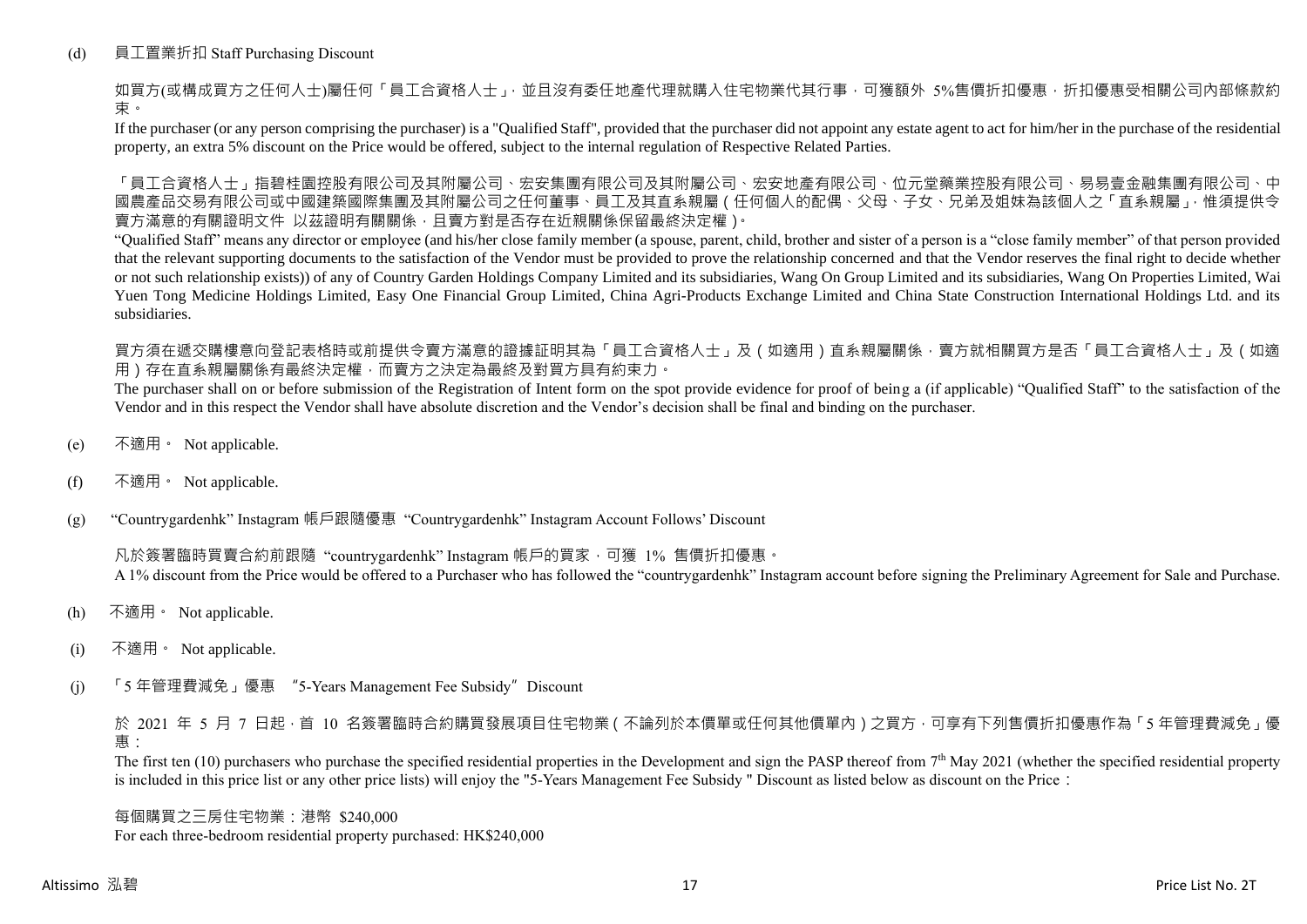- (k) 不適用 · Not applicable.
- (l) 不適用。 Not applicable.
- (m) 「入伙傢私補貼」優惠 "New Home Furniture Subsidy" Benefit

於 2021 年 5 月 7 日起 · 首 5 名簽署臨時合約購買發展項目住宅物業 ( 不論列於本價單或任何其他價單內 ) 之買方 · 可享有以下其中一項優惠 ( 買方必須於簽署臨時合約 時決定選用以下其中一項優惠,其後不得更改)作為「入伙傢私補貼」優惠:

The first five (5) purchasers who purchase the specified residential properties in the Development and sign the PASP thereof from  $7<sup>th</sup>$  May 2021 (whether the specified residential property is included in this price list or any other price lists) will enjoy one of the benefits set out below (the Purchaser must choose one of the benefits upon signing of the PASP and must not change his/her choice thereafter) as the "New Home Furniture Subsidy" Benefit:

(1) 總值港幣 \$160,000 元之「Francfranc」、「Tree」或「Indigo」傢私禮券。上述傢私禮券之使用(包括使用期限等)受商品提供者所訂之條款及條件限制。有關傢私禮 券會於住宅物業之買賣成交時或之後交付予買方。詳情以相關交易文件條款作準(包括但不限於買方須依照正式合約訂定的日期付清所購住宅物業每一期成交金額價 款及餘款);或

Furniture coupon(s) of "Francfranc", "Tree" or "Indigo" with a total value of HK\$160,000.00. The use of the aforesaid furniture coupon(s) (including validity period, etc) is subject to the terms and conditions prescribed by the relevant supplier. The furniture coupon(s) will be delivered to the Purchaser on or after completion of the sale and purchase of the residential property. Subject to the terms and conditions of the relevant transaction document(s) (including without limitation that the Purchaser shall settle each instalment and the balance of the transaction price according to the respective dates stipulated in the ASP); or

- (2) 港幣\$140,000 元之售價折扣 HK\$140,000 discount on the Price
- (n) 「印花稅津貼」優惠 "Subsidy of Stamp Duty" Benefit:

於 2021 年 5 月 7 日起,首 10 名簽署臨時合約購買發展項目住宅物業(不論列於本價單或任何其他價單內)之買方,可獲額外售價之 1% 折扣作為「印花稅津貼」優惠。 The first ten (10) purchasers who purchase the specified residential properties in the Development and sign the PASP thereof from  $7<sup>th</sup>$  May 2021 (whether the specified residential property is included in this price list or any other price lists) will enjoy an extra 1% discount on the Price as the "Subsidy of Stamp Duty" Benefit.

(o) 「雙重置業」至尊優惠 "Buy More, Save More" Discount

於 2021 年 5 月 7 日起,首 5 名符合條件並簽署臨時合約購買發展項目住宅物業 ( 不論列於本價單或任何其他價單內 ) 之買方,可享有以下優惠作為「雙重置業」優惠 : The first five (5) purchasers who satisfy the conditions set out below and purchase the specified residential properties in the Development and sign the PASP thereof from  $7<sup>th</sup>$  May 2021 (whether the specified residential property is included in this price list or any other price lists) will enjoy the below benefits as the "Buy More, Save More" Discount:

- (1) 如買方及其直系親屬同時簽署臨時買賣合約以購入2間發展項目住宅物業,則購入較低成交金額住宅物業的買方可享有額外售價之5%的折扣。該兩個住宅物業的買方 可為不同的人士,但必須提供令賣方滿意的有效證明文件以證明其直系親屬之關係。「直系親屬」指個人的配偶、父母、子女及兄弟姊妹;或 If a purchaser and his/her immediate family member(s) enter into Preliminary Agreements for Sale and Purchase for purchase of two (2) residential properties at the same time, a 5% discount on the Price will be offered to the purchaser of the residential property of lower transaction price. The Purchasers of the two residential properties can be different persons provided that they shall provide valid supporting documents to the satisfaction of the Vendor to prove the relationship of "immediate family member". "Immediate family member" shall mean spouse, parent, child/children and sibling of an individual; or
- (2) 如買方為發展項目住宅物業現時業主本人再次購買住宅物業,或為其直系親屬通過其推薦購買發展項目住宅物業,則本次購買的買方可享有額外售價之5%的折扣。相 關人士必須提供令賣方滿意的有效證明文件以證明其直系親屬之關係。「直系親屬」指個人的配偶、父母、子女及兄弟姊妹。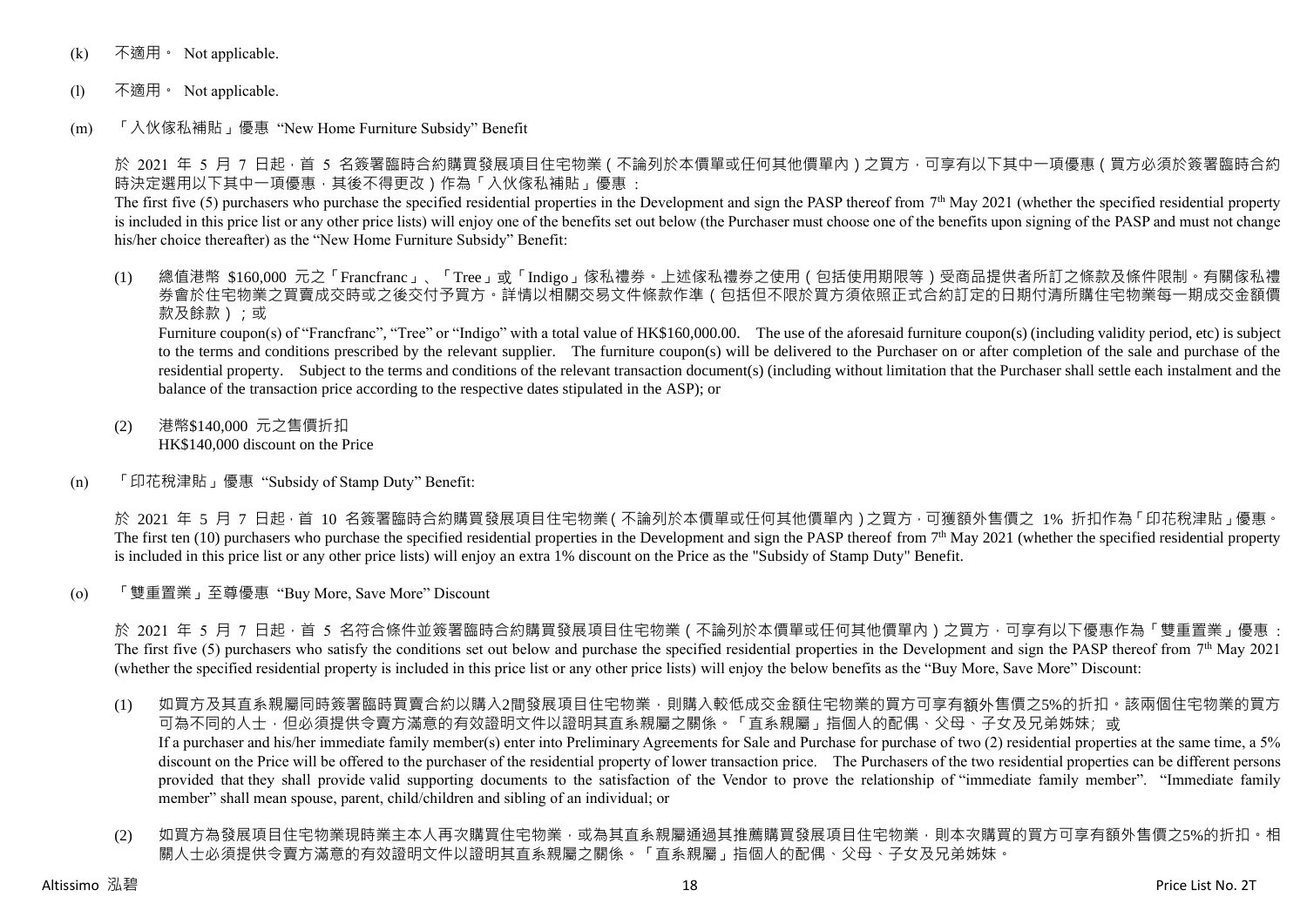If a current owner of residential property(ies) of the Development purchases another residential property, or his/her immediate family member(s) purchase(s) a residential property of the Development through the recommendation of that owner, a 5% discount on the Price will be offered to the purchaser this time. The relevant individuals shall provide valid supporting documents to the satisfaction of the Vendor to prove the relationship of "immediate family member". "Immediate family member" shall mean spouse, parent, child/children and sibling of an individual.

## (iii) **可就購買發展項目中的指明住宅物業而連帶獲得的任何贈品、財務優惠或利益**

**Any gift, or any financial advantage or benefit, to be made available in connection with the purchase of a specified residential property in the Development**

- (a) 見 4(i) 及 4(ii)。 See 4(i) and 4(ii)
- (b) 不適用。 Not applicable.
- (c) 不適用。 Not applicable.
- (d) 不適用。 Not applicable.
- (e) 不適用。 Not applicable.
- (f) 不適用 Not applicable.
- (g) 不適用。 Not applicable.
- (h) 101第一按揭貸款 101 First Mortgage Loan

**只適用於選用第 (4)(i)(A5) 及 (A6) 段之付款計劃。Only applicable to payment plan under paragraphs (4)(i)(A5) and (A6) . 只適用於屬自然人的買方。 Only applicable to purchasers who are natural persons.**

買方可向賣方介紹之財務機構或賣方指定的其它公司 (「介紹之第一承按人」) 申請最高達成交金額之 70% 之第一按揭 (「101 第一按揭貸款」)。101 第一按揭貸款及其申 請受以下條款及條件規限:

The purchaser may apply to the financial institution referred by the Vendor or any other company designated by the Vendor (the "Referred First Mortgagee") for first mortgage with a maximum loan amount equivalent to 70% of the transaction price (the "101 First Mortgage Loan"). 101 First Mortgage Loan and its application are subject to the following terms and conditions:

(1) 買方必須於買賣合約內訂明的付清成交金額餘額之日前最少 75 日書面向介紹之第一承按人申請 101 第一按揭貸款。

The purchaser shall make a written application to the Referred First Mortgagee for 101 First Mortgage Loan not less than 75 days before the date of settlement of the balance of the transaction price as specified in the agreement for sale and purchase.

(2) 如買方選用 (4)(i)(C5) 段之付款計劃並申請 101 第一按揭貸款,成交金額將會增加 3.5%,買方必須於申請時向賣方繳付 (a) 截至申請日期當日按照買賣合約訂明及按新 成交金額計算之應付部份與 (b) 原來成交金額已付部份之差額。為免存疑,更改後之成交金額將以進位到最接近的千位數計算。買方亦須就此簽立一份有關住宅物業之補 充合約以更改成交金額及支付條款,有關之律師費用及雜費概由買方負責。 If payment plan under paragraph  $(4)(i)(C5)$  is opted by the purchaser and the purchaser applies for the 101 First Mortgage Loan, the transaction price shall be increased by 3.5% and

the difference between (a) amount payable under the ASP calculated by reference to the new transaction price as at the date of application and (b) amount of original transaction price paid by the purchaser shall be payable by the purchaser to the Vendor upon application. For avoidance of doubt, the new transaction price will be rounded up to the nearest thousand.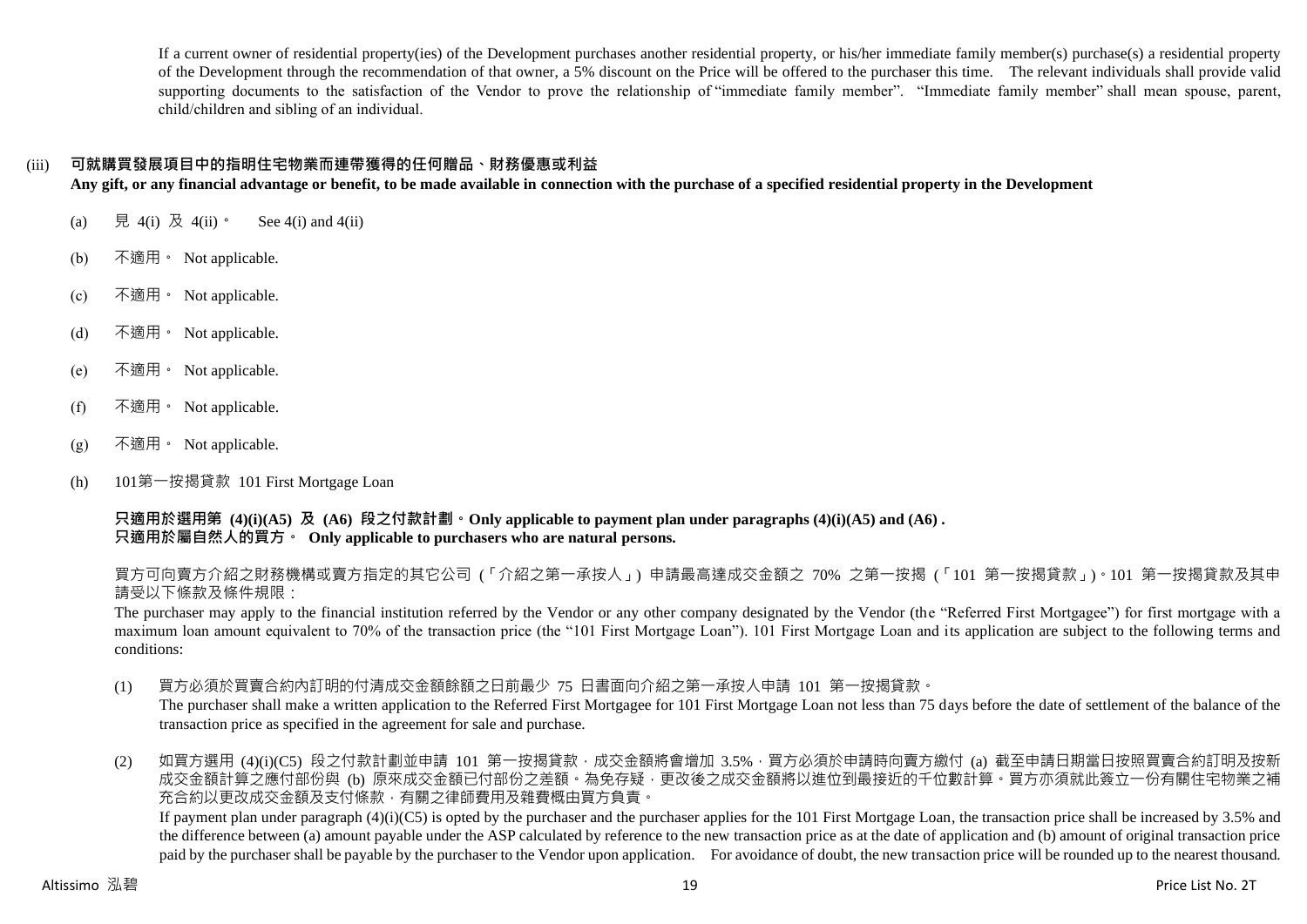The purchaser shall also sign a supplemental agreement in respect of the residential property to vary the transaction price and the terms of payment, all relevant legal costs and disbursements of which shall be borne by the purchaser solely.

(3) 如買方最終並無選用「101 第一按揭貸款」,買方可在住宅物業買賣成交後 1 個月内向賣方遞交書面申請成交金額回贈,賣方將會在收到買方之書面申請後 1 個月内給予 買方同等金額之成交金額回贈。

If the Purchaser eventually does not utilize the 101 First Mortgage Loan, the purchaser may, within 1 month after completion of sale and purchase of the residential property, submit a written application to the Vendor for a transaction price rebate. The Vendor will provide to the purchaser the transaction price rebate in the amount equivalent to the said part payment within 1 month after receiving the written application from the purchaser..

(4) 101 第一按揭貸款的最高金額為成交金額的 70% (若買方為香港永久性居民) 或 60% (若買方為非香港永久性居民) · 貸款金額不可超過應繳付之成交金額餘額。介紹之第 一承按人因應買方及其擔保人 (如適用) 的信貸評估,對實際批出予買方的貸款金額作出決定。

The maximum 101 First Mortgage Loan amount shall be 70% of the transaction price (if purchaser is Hong Kong permanent residents) or 60% of the transaction price (if purchaser is not Hong Kong permanent residents), provided that the loan amount shall not exceed the balance of the transaction price payable. The Referred First Mortgagee will decide the loan amount to be granted to the purchaser after considering the result of the credit assessment of the purchaser and his guarantor (if applicable).

- (5) 101 第一按揭貸款年期最長為 25 年。 The maximum tenor of the 101 First Mortgage Loan shall not exceed 25 years.
- (6) 101 第一按揭貸款以住宅物業之第一法定按揭作抵押。 The 101 First Mortgage Loan shall be secured by a first legal mortgage over the residential property.
- (7) 101 第一按揭貸款年期首 24 個月的年利率為介紹之第一承按人不時報價之最優惠利率減 4.5%。 The annual interest rate of the 101 First Mortgage Loan for the first 24 months shall be at 4.5% below the Best Lending Rate as quoted by the Referred First Mortgagee from time to time.
- (8) 101 第一按揭貸款年期第 25 個月及其後之年利率為介紹之第一承按人不時報價之最優惠利率。 The annual interest rate of the 101 First Mortgage Loan from the 25<sup>th</sup> month and thereafter shall be the Best Lending Rate as quoted by the Referred First Mortgagee from time to time.
- (9) 「最優惠利率」由介紹之第一承按人決定,現為年利率 5.5%。 The Best Lending Rate is determined by the Referred First Mortgagee. The current Best Lending Rate is 5.5% per annum.
- (10) 買方於按揭首 24 個月只需就 101 第一按揭貸款向介紹之第一承按人繳付利息,其後則須照常連本帶息供款。 The purchaser shall only pay the interest of the 101 First Mortgage Loan to the Referred First Mortgagee in the first 24 months and shall repay the principal amount and interest as usual for the rest of the term of the 101 First Mortgage Loan.
- (11) 買方須按月分期償還 101 第一按揭貸款。 The purchaser shall repay the 101 First Mortgage Loan by monthly instalments.
- (12) 101 第一按揭貸款申請的審批由介紹之第一承按人全權負責。介紹之第一承按人對是否批出見證明日按揭貸款有最終決定權。 The Referred First Mortgagee shall be solely responsible to determine whether to approve the purchasers' application for the 101 First Mortgage Loan. The Referred First Mortgagee shall have the final right to decide whether or not to grant the 101 First Mortgage Loan.
- (13) 所有 101 第一按揭貸款之法律文件必須由賣方或介紹之第一承按人指定之律師行辦理,買方須負責支付一切有關之律師費用及雜費。買方可選擇自行聘用律師作為其代表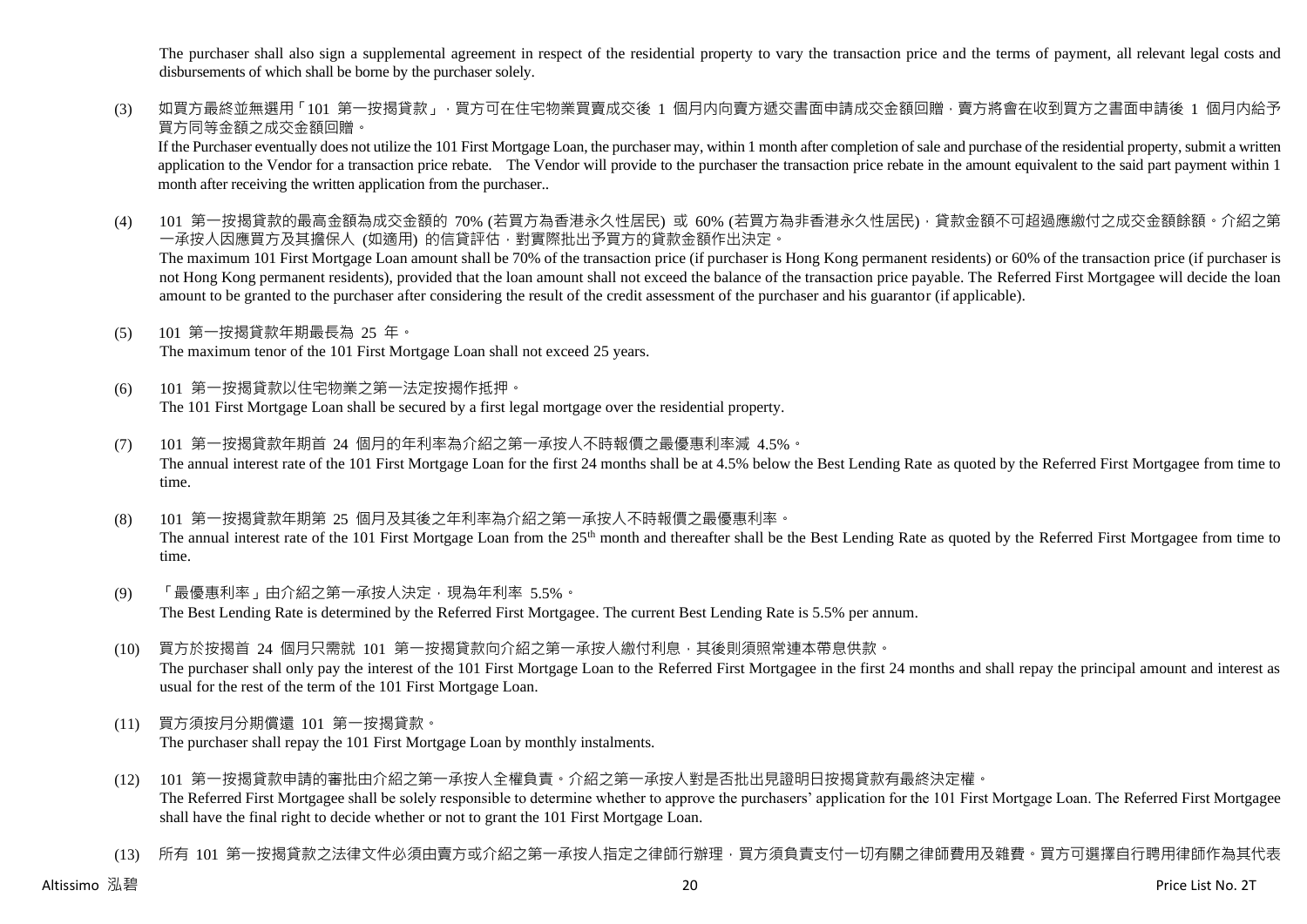### 律師,在此情況下,買方亦須負責其代表律師有關處理 101 第一按揭貸款的律師費用及雜費。

All legal documents of the 101 First Mortgage Loan shall be prepared and handled by the solicitors designated by the Vendor or the Referred First Mortgagee and all relevant legal costs and disbursements shall be borne by the purchaser solely. The purchaser may choose to instruct his own solicitors to act for him and in such event, the purchaser shall also bear his own solicitors' legal costs and disbursements relating to the 101 First Mortgage Loan.

(14) 買方須按介紹之第一承按人的要求提供一切所需文件以證明其還款能力,所需文件包括但不限於買方及其擔保人 (如適用) 的信貸報告、收入證明、銀行紀錄及借貸紀錄(包 括其他貸款,如有)。

The purchaser shall upon request by the Referred First Mortgagee provide all necessary documents to prove his repayment ability, the necessary documents shall include but not limited to credit report, income proof, bank records and borrowing records (including other loans, if any) of the purchaser and his guarantor(s) (if applicable).

(15) 不論 101 第一按揭貸款獲批與否,買方仍須按買賣合約完成住宅物業的買賣及繳付全數成交金額。

Irrespective of whether the 101 First Mortgage Loan is granted or not, the purchaser shall complete the purchase of the residential property and shall pay the transaction price in full in accordance with the agreement for sale and purchase.

- (16) 101 第一按揭貸款受其他條款及細則約束。 The 101 First Mortgage Loan is subject to other terms and conditions.
- (17) 101 第一按揭貸款純為介紹之第一承按人與買方之交易。買方與介紹之第一承按人之任何轇輵,一概與賣方及碧桂園(香港)地產代理有限公司無關。以上關於 101 第一按 揭貸款的資料不構成亦不能被視為賣方或任何其他人士就 101 第一按揭貸款作出的陳述、保證、承諾、要約或買賣合約之條款。賣方及碧桂園(香港)地產代理有限公司在任何情況 下均無需就 101 第一按揭貸款向買方承擔任何責任。

The 101 First Mortgage Loan is a transaction between the Referred First Mortgagee and the purchaser only. The Vendor and Country Garden (Hong Kong) Property Agency Limited shall not be involved in any dispute between the purchaser and the Referred First Mortgagee. The above information of the 101 First Mortgage Loan shall not be regarded as any representation, guarantee, warranty, offer or terms of the agreement for sale and purchase made by the Vendor or any other parties. Under no circumstance shall the Vendor and Country Garden (Hong Kong) Property Agency Limited be liable to the purchaser in respect of the 101 First Mortgage Loan.

(i) 101 第二按揭貸款 101 Second Mortgage Loan

## **只適用於選用第 (4)(i)(A5) 及 (A6) 段之付款計劃。Only applicable to payment plan under paragraphs (4)(i)(A5) and (A6) . 只適用於屬自然人的買方。 Only applicable to purchasers who are natural persons.**

買方可向賣方介紹之財務機構或賣方指定的其它公司 (「介紹之第二承按人」) 申請最高達成交額之 15% 之第二按揭 (「101 第二按揭貸款」),基本條款如下:

The Purchaser may apply to the financial institution referred by the Vendor or any other company designated by the Vendor (the "Referred Second Mortgagee") for second mortgage with a maximum loan amount equivalent to 15% of the transaction price (the "101 Second Mortgage Loan"). The 101 Second Mortgage Loan and its application are subject to the following terms and conditions:

(1) 買方必須於買賣合約內訂明的付清售價餘額之日前最少 75 日書面向介紹之第二承按人申請 101 第二按揭貸款。買方如欲申請 101 第二按揭貸款,需同時申請 101 第一 按揭貸款,即買方不可只申請 101 第二按揭貸款而不申請 101 第一按揭貸款。

The purchaser shall make a written application to the Referred Second Mortgagee for 101 Second Mortgage not less than 75 days before the date of settlement of the balance of the Purchase Price as specified in the agreement for sale and purchase. If the purchaser intends to apply for 101 Second Mortgage Loan, he must also apply for 101 First Mortgage Loan at the same time, that is to say, the purchaser cannot apply for 101 Second Mortgage Loan only but not applying for 101 First Mortgage Loan.

(2) 101 第二按揭貸款的最高金額為成交金額的 15%,101 第一按揭貸款及 101 第二按揭貸款總金額不可超過有關住宅物業成交金額之 85%。介紹之第二承按人會因應買方及其 擔保人 (如適用) 的信貸評估,對實際批出予買方的貸款金額作出決定。 The maximum 101 Second Mortgage Loan amount shall be 15% of the transaction price, provided that the total loan amount of the 101 First Mortgage Loan and the 101 Second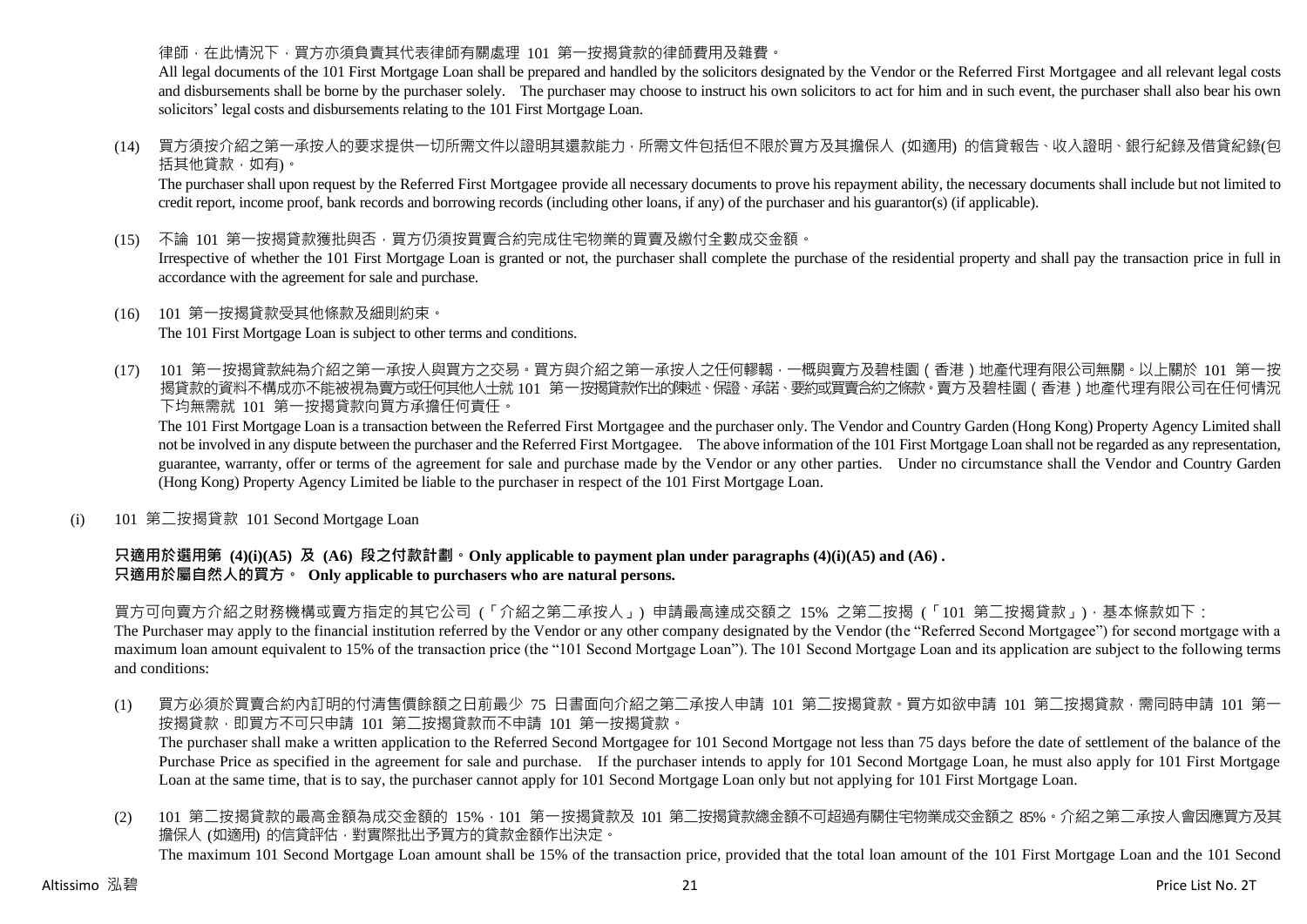Mortgage Loan shall not exceed 85% of the transaction price of the relevant residential property. The Referred Second Mortgagee will decide the loan amount to be granted to the purchaser after considering the result of the credit assessment of the purchaser and his guarantor (if applicable).

- (3) 101 第二按揭貸款年期最長為 3 年。 The maximum tenor of the 101 Second Mortgage Loan shall be 3 years.
- (4) 101 第一按揭貸款及 101 第二按揭貸款申請將由有關承按機構獨立處理。 The applications for 101 First Mortgage Loan and the 101 Second Mortgage Loan will be processed by the relevant mortgagees independently.
- (5) 101 第二按揭貸款全期豁免利息。 The 101 Second Mortgage Loan shall be free of interest for the whole mortgage period.
- (6) 買方分 3 期支付 101 第二按揭貸款金額,所有期數金額均等。第 1 期於買方按買賣合約繳付成交金額餘額後 360 天內繳付,第 2 期於買方按買賣合約繳付成交金額餘額 後 720 天內繳付,最後一期於買方按買賣合約繳付成交金額餘額後 1,080 天內繳付。 The 101 Second Mortgage Loan amount shall be paid by the purchaser in 3 equal instalments. 1<sup>st</sup> instalment shall be paid by the purchaser within 360 days after the date of settlement of the balance of the transaction price as specified in the agreement for sale and purchase. The 2<sup>nd</sup> instalment shall be paid by the purchaser within 720 days after the date of settlement of the balance of the transaction price as specified in the agreement for sale and purchase. The final instalment shall be paid by the purchaser within 1,080 days after the date of settlement of the balance of the transaction price as specified in the agreement for sale and purchase.
- (7) 101 第二按揭第貸款申請的審批由介紹之第二承按人全權負責。介紹之第二承按人對是否批出 101 第二按揭貸款有最終決定權。 The Referred Second Mortgagee shall be solely responsible to determine whether to approve the purchasers' application for the 101 Second Mortgage Loan. The Referred Second Mortgagee shall have the final right to decide whether or not to grant the 101 Second Mortgage Loan.
- (8) 所有 101 第二按揭貸款之法律文件必須由賣方或介紹之第二承按人指定之律師行辦理,買方須負責支付一切有關之律師費用及雜費。買方可選擇自行聘用律師作為其代表 律師,在此情況下,買方亦須負責其代表律師有關處理 101 第二按揭貸款的律師費用及雜費。 All legal documents of the 101 Second Mortgage Loan shall be prepared and handled by the solicitors designated by the Vendor or the Referred Second Mortgagee and all relevant legal costs and disbursements shall be borne by the purchaser solely. The purchaser may choose to instruct his own solicitors to act for him and in such event, the purchaser shall also bear his own solicitors' legal costs and disbursements relating to the 101 Second Mortgage Loan.
- (9) 買方須按介紹之第二承按人的要求提供一切所需文件以證明其還款能力,所需文件包括但不限於買方及其擔保人 (如適用) 的信貸報告、收入證明、銀行紀錄及借貸紀錄 (包 括其他貸款,如有)。

The purchaser shall upon request by the Referred Second Mortgagee provide all necessary documents to prove his repayment ability, the necessary documents shall include but not limited to credit report, income proof, bank records and borrowing records (including other loans, if any) of the purchaser and his guarantor(s) (if applicable).

(10) 不論 101 第二按揭貸款獲批與否,買方仍須按買賣合約完成住宅物業的買賣及繳付全數成交金額。

Irrespective of whether the 101 Second Mortgage Loan is granted or not, the purchaser shall complete the purchase of the residential property and shall pay the transaction price in full in accordance with the agreement for sale and purchase.

- (11) 101 第二按揭貸款受其他條款及細則約束。 The 101 Second Mortgage Loan is subject to other terms and conditions.
- (12) 101 第二按揭貸款純為介紹之第二承按人與買方之交易。買方與介紹之第二承按人之任何轇輵,一概與賣方及碧桂園(香港)地產代理有限公司無關。以上關於 101 第二按揭貸款的 資料不構成亦不能被視為賣方或任何其他人士就 101 第二按揭貸款作出的陳述、保證、承諾、要約或買賣合約之條款。賣方及碧桂園(香港)地產代理有限公司在任何情況下均無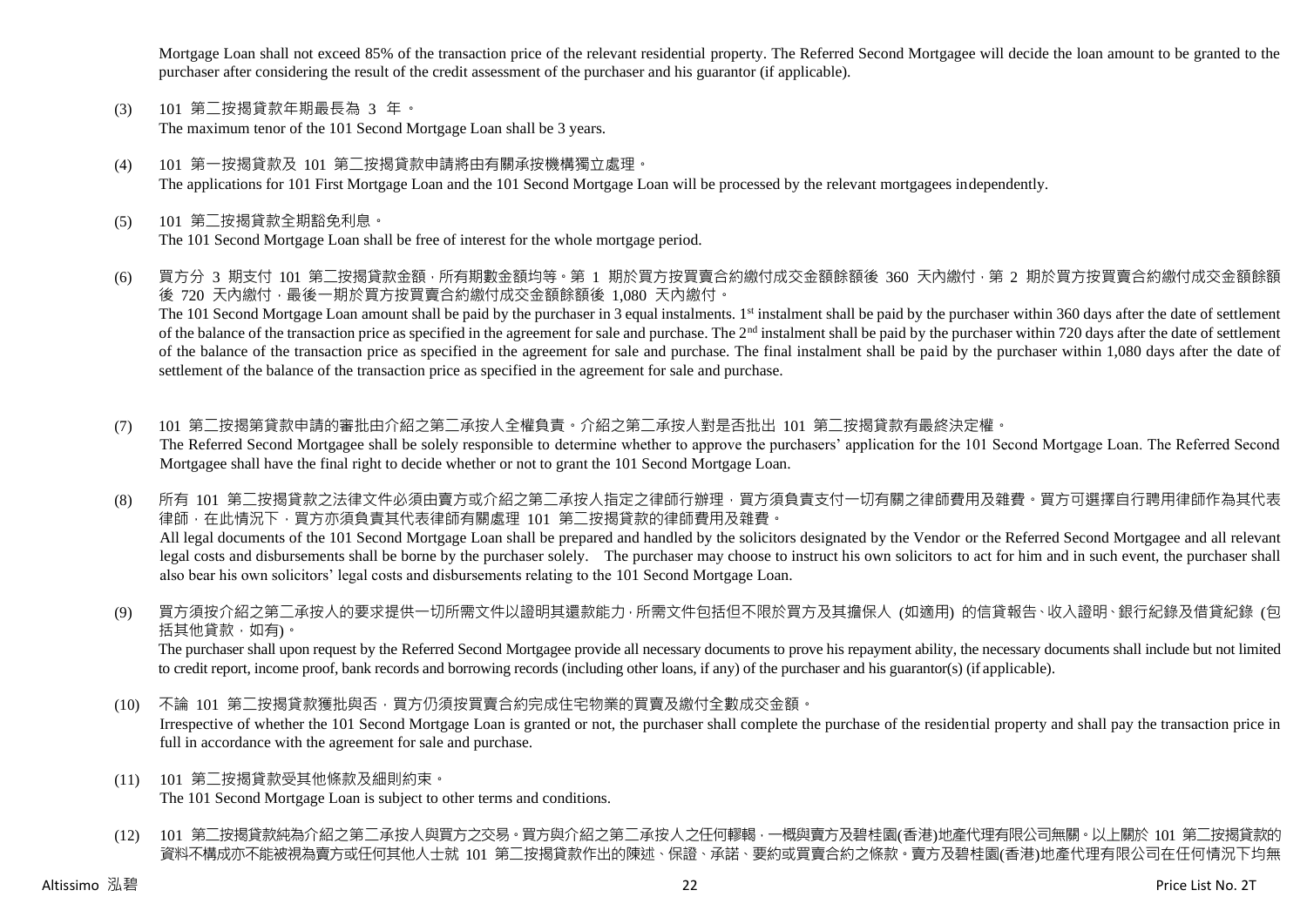需就 101 第二按揭貸款向買方承擔任何責任。

The 101 Second Mortgage Loan is a transaction between the Referred Second Mortgagee and the purchaser only. The Vendor and Country Garden (Hong Kong) Property Agency Limited shall not be involved in any dispute between the purchaser and the Referred Second Mortgagee. The above information of the 101 Second Mortgage Loan shall not be regarded as any representation, guarantee, warranty offer or terms of the agreement for sale and purchase made by the Vendor or any other parties. Under no circumstance shall the Vendor and Country Garden (Hong Kong) Property Agency Limited be liable to the purchaser in respect of the 101 Second Mortgage Loan.

(j) 「成交金額 30% 第二按揭」 "Second Mortgage for 30% of the transaction price"

## **只適用於購買三房住宅物業,及選用第 (4)(i)(A5) 段或第 (4)(i)(A6) 段之付款計劃的買方。**

**Only applicable to purchasers of three-bedroom residential property(ies) and choosing payment plan under paragraph (4)(i)(A5) or (4)(i)(A6) .**

#### **只適用於屬自然人的買方。**

#### **Only applicable to purchasers who are natural persons.**

買方可向賣方介紹之財務機構或賣方指定的其它公司 (「介紹之第二承按人」) 申請最高達成交額之 30% 之第二按揭貸款 (「第二按揭貸款」), 基本條款如下:

The Purchaser may apply to the financial institution referred by the Vendor or any other company designated by the Vendor (the "Referred Second Mortgagee") for second mortgage with a maximum loan amount equivalent to 30% of the transaction price (the "Second Mortgage Loan"). The Second Mortgage Loan and its application are subject to the following terms and conditions:

(1) 買方必須於付清成交金額餘款之日起計最少 60 日前以指定的申請書向介紹之第二承按人申請第二按揭貸款。 The purchaser(s) shall by prescribed form apply to the Referred Second Mortgagee for Second Mortgage Loan not less than 60 days before the due date of payment of the balance of transaction price.

(2) 如買方選用 (4)(i)(A5) 段或第 (4)(i)(A6) 段之付款計劃並申請第二按揭貸款,成交金額將會增加 2%,買方必須於申請時向賣方繳付 (a) 截至申請日期當日按照買賣合 約訂明及按新成交金額計算之應付部份與 (b) 原來成交金額已付部份之差額為免存疑,更改後之成交金額將以進位到最接近的千位數計算。買方亦須就此簽立一份有關住 宅物業之補充合約以更改成交金額及支付條款,有關之律師費用及雜費概由買方負責。

If payment plan under paragraph  $(4)(i)(A5)$  or  $(4)(i)(A6)$  is opted by the purchaser and the purchaser applies for the Second Mortgage Loan, the transaction price shall be increased by 2% and the difference between (a) amount payable under the ASP calculated by reference to the new transaction price as at the date of application and (b) amount of original transaction price paid by the purchaser shall be payable by the purchaser to the Vendor upon application. For avoidance of doubt, the new transaction price will be rounded up to the nearest thousand. The purchaser shall also sign a supplemental agreement in respect of the residential property to vary the transaction price and the terms of payment, all relevant legal costs and disbursements of which shall be borne by the purchaser solely.

(3) 如買方申請第二按揭貸款後 · 最終並無動用第二按揭貸款 · 買方將可獲得相等於原來成交金額2%的成交金額回贈 · 成交金額回贈將會於成交時直接用於支付部份成交金額 餘款。

If, after applying for the Second Mortgage Loan, the Purchaser eventually does not utilize the Second Mortgage Loan, the Purchaser will be entitled to a transaction price rebate equivalent to 2% of the original transaction price, which will be directly applied towards settlement of part of the balance of transaction price upon completion.

- (4) 買方須依照介紹之第二承按人之要求提供足夠之入息證明文件。 The purchaser shall provide sufficient proof of income in accordance with the requirements of the Referred Second Mortgagee.
- (5) 第二按揭貸款年期最長為 25 年或與第一按揭貸款同等年期,以較短者為準 The maximum tenor of Second Mortgage Loan shall be 25 years or the same tenor of first mortgage loan, whichever is the shorter.
- (6) 第二按揭貸款首 24 個月之年利率以介紹之第二承按人引用之最優惠利率 (P) 減 2.75% (P 2.75%) 計算。其後的年利率以最優惠利率 (P) 加 2% (P + 2%) 計算。 P 為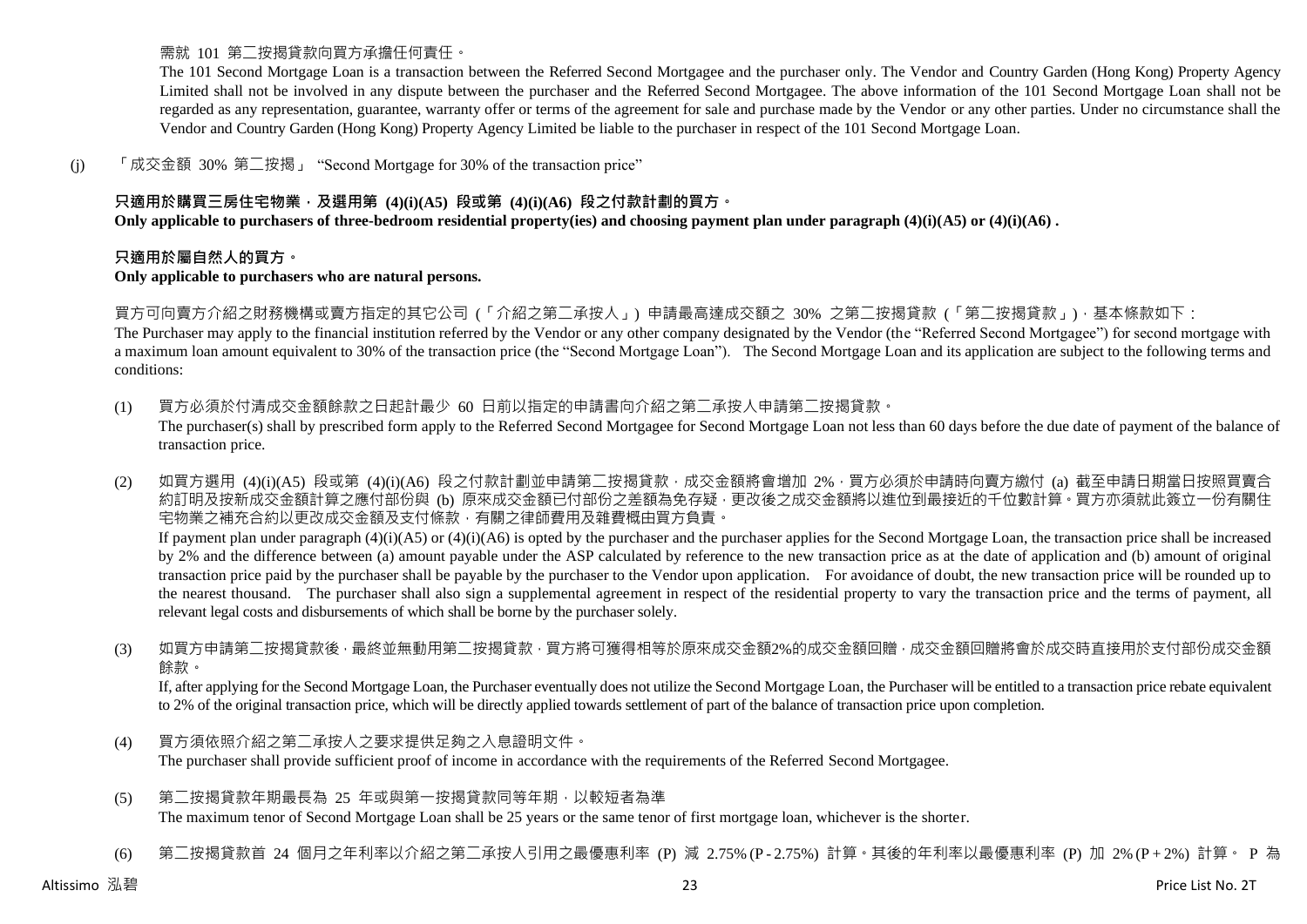浮動利率,於本價單日期 P 為每年 5.375%。最終按揭利率以介紹之第二承按人審批結果而定,賣方並無就其作出,亦不得被視為就其作出任何不論明示或隱含之陳述、 承諾或保證。

The interest rate of the first 24 months of the Second Mortgage Loan shall be Prime Rate (P) quoted by the Referred Second Mortgagee minus 2.75% (P - 2.75%). The interest rate for the rest of the term of the Second Mortgage shall be Prime Rate (P) plus 2%  $(P + 2\%)$ . P is subject to fluctuation. P as at the date of this price list is 5.375% per annum. The final mortgage rate will be subject to final approval by the Referred Second Mortgagee. No representation, undertaking or warranty, whether express or implied, is given, or shall be deemed to have been given by the Vendor in respect thereof.

- (7) 第二按揭貸款最高金額為成交金額的 30%,惟第一按揭貸款及第二按揭貸款總金額不可超過成交金額或有關住宅物業的估價 (以較低者為準) 的 80%。 The maximum Second Mortgage Loan amount shall be 30% of the transaction price, but the total amount of the first mortgage loan and the Second Mortgage Loan together shall not exceed 80% of the transaction price or the valuation of the relevant residential property, whichever is the lower.
- (8) 第一按揭貸款銀行須為介紹之第二承按人所指定之銀行,買方並須首先得到該銀行書面同意辦理第二按揭貸款。 The first mortgagee bank shall be one which is nominated by the Referred Second Mortgagee. The purchaser(s) shall obtain the prior written consent from the first mortgagee bank for the application of Second Mortgage Loan.
- (9) 第一按揭貸款及第二按揭貸款申請將由有關承按機構獨立處理。 The applications for first mortgage loan and the Second Mortgage Loan will be processed by the relevant mortgagees independently.
- (10) 所有第二按揭貸款及其相關擔保之法律文件必須由介紹之第二承按人指定律師行辦理,買方及其擔保人 (如有) 須支付所有第二按揭貸款及其擔保相關之律師費及雜費。 All legal documents of the Second Mortgage Loan and its related guarantee shall be handled by the solicitors designated by the Referred Second Mortgagee and all legal costs and disbursement relating thereto shall be borne by the purchaser(s) and his/her/their guarantor(s) (if any).
- (11) 第二按揭貸款批出與否及其條款,介紹之第二承按人有最終決定權,其決定與賣方無關,賣方亦無需為此負責。不論貸款獲批與否,買方仍須按正式合約完成交易及 付 清成交金額餘款。

The approval or disapproval of the Second Mortgage Loan and terms thereof are subject to the final decision of the Referred Second Mortgagee. The decision is not related to the vendor and the vendor shall not be responsible therefor. Regardless the loan is granted or not, the purchaser(s) shall complete the sale and purchase in accordance with the ASP and pay the balance of the transaction price.

- (12) 第二按揭貸款受其他條款及細則約束。 The Second Mortgage Loan is subject to other terms and conditions.
- (13) 第二按揭貸款純為介紹之第二承按人與買方之交易。買方與介紹之第二承按人之任何轇輵,一概與賣方及碧桂園(香港)地產代理有限公司無關。以上關於第二按揭貸款的資料不構成 亦不能被視為賣方或任何其他人士就第二按揭貸款作出的陳述、保證、承諾、要約或買賣合約之條款。賣方及碧桂園(香港)地產代理有限公司在任何情況下均無需就第二按揭貸 款向買方承擔任何責任。

The Second Mortgage Loan is a transaction between the Referred Second Mortgagee and the purchaser only. The Vendor and Country Garden (Hong Kong) Property Agency Limited shall not be involved in any dispute between the purchaser and the Referred Second Mortgagee. The above information of the Second Mortgage Loan shall not be regarded as any representation, guarantee, warranty offer or terms of the agreement for sale and purchase made by the Vendor or any other parties. Under no circumstance shall the Vendor and Country Garden (Hong Kong) Property Agency Limited be liable to the purchaser in respect of the Second Mortgage Loan.

(k) 車位回贈優惠 "Carparking Space Rebate Benefit"

如買方於2021年7月31日或之前簽署臨時合約以購買下表所列任何一個住宅物業(不論列於本價單或任何其他價單內)並同時購買下表所列發展項目的住客停車位 (各稱「住 客停車位」),上述買方將於該住宅物業及該住客停車位成交後可享有共值港幣400,000元之現金回贈,現金回贈為期5年並以每一年港幣80,000元發放。首期現金回贈將於該 住宅物業及該住客停車位成交後滿一年後發放。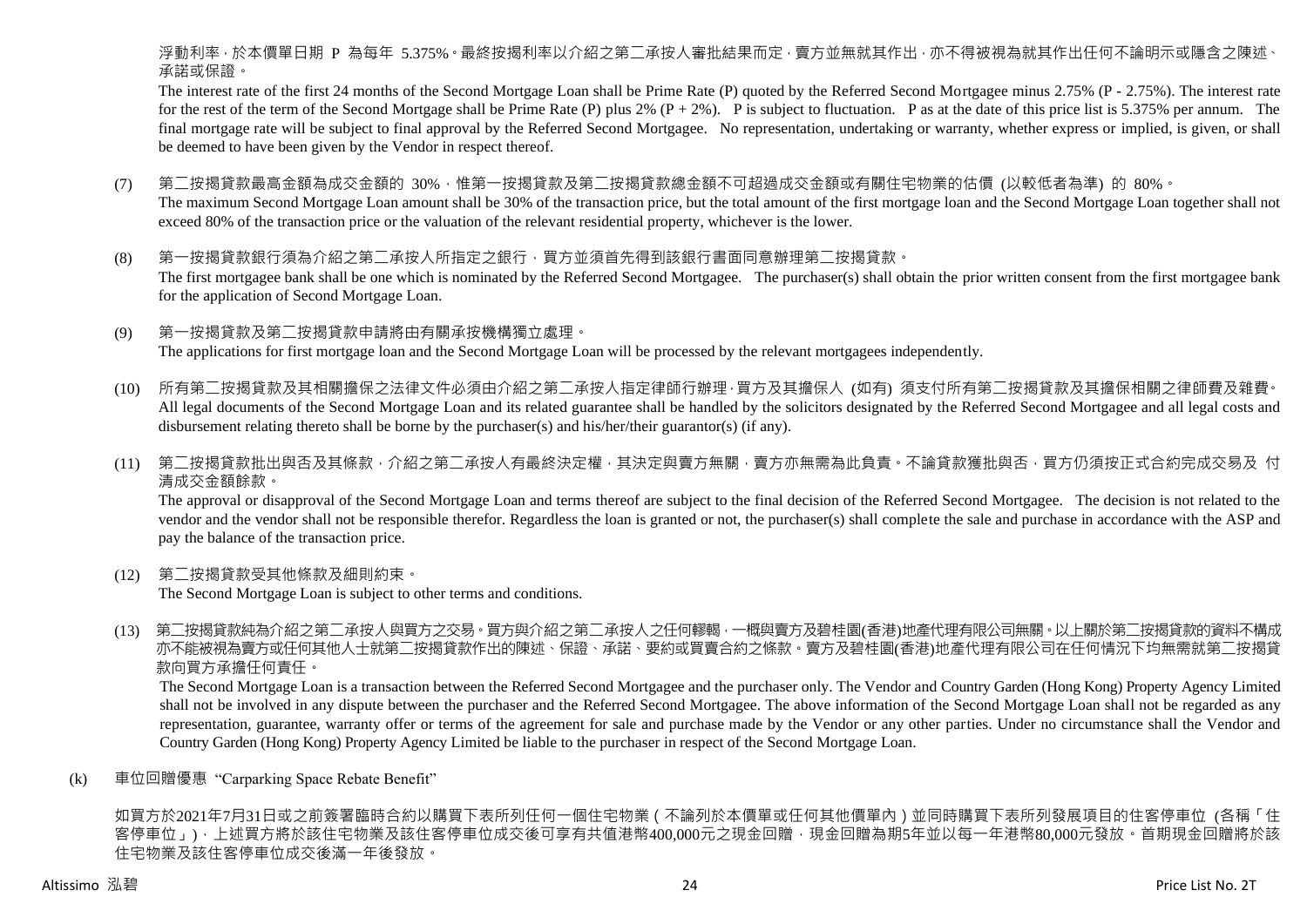Where a purchaser purchases any of the residential properties listed below (whether included in this price list or any other price lists) and sign the PASP thereof, and purchases the residential parking space(s) (each of which a "Residential Parking Space") listed below as the same time on or before 31<sup>st</sup> July 2021, the said purchaser shall be entitled to cash rebate of total HK\$400,000 after completion of sale and purchase of the residential property and Residential Parking Space(s) concerned. The cash rebate will be paid in five (5) years, with each annual payment of HK\$80,000. The first cash rebate payment will be made after expiration of one (1) year after completion of sale and purchase of the residential property and Residential Parking Space(s) concerned.

若買方購買多於一個下表所列的住宅物業 (不論透過一份或多於一份臨時合約),買方最多可認購等同於買方所購買的住宅物業之數目之住客停車位。

Where a purchaser purchases more than one (1) residential property list below (whether through one (1) or more than one (1) PASP), the maximum number of Residential Parking Space(s) that the purchaser may purchase shall be equal to the number of residential properties so purchased.

賣方將在收妥並核實有關資料後,將車位回贈優惠現金回贈以支票形式支付買方,或按賣方認為適合的其他方式回贈予買方。可供認購的住客停車位的售價及銷售詳情將由 賣方全權酌情決定。倘若上述買方未有於該特定的時限內作出申請及/或簽署相關住客停車位的臨時買賣合約,上述買方將被視為放棄本優惠論。本優惠僅屬於有關買方,並 僅供該買方享用及獲得。此「車位回贈優惠」不得轉讓,亦不可轉移,及不可兌現為任何其他優惠。

Upon receipt and verification of relevant information by the vendor, the vendor will pay the cash rebate to the purchaser by way of cheque(s) or other means as the vendor thinks fit. Price and sales arrangements in relation to the available Residential Parking Spaces shall be decided by the vendor at its absolute discretion. If the said purchaser fails to make an application and/or sign the preliminary agreement(s) for sale and purchase of the Residential Parking Space(s) concerned within such prescribed time limit, he/she will be deemed to have given up this benefit. This benefit is personal to the relevant purchaser and shall only be enjoyed and entitled by the said purchaser. This "Carparking Space Rebate Benefit" is non-assignable and non-transferable and cannot be redeemed for any other benefit.

本優惠不可與第 4(ij)(o) 段所述的「雙重置業」至尊優惠同時享用,買方必須於簽署臨時合約時決定選用其中一項優惠,其後不得更改。此優惠受相關交易文件中的條款及 條件約束。

This benefit cannot be enjoyed together with the "Buy More, Save More" Discount in paragraph 4(ii)(o) above. The purchaser shall opt for only one (1) of the said benefits upon signing of the PASP and no change shall be allowed thereafter. This benefit is subject to the terms and conditions of the relevant transaction document(s).

| 大廈名稱 Block Name | 樓層 Floor                                                                                                                                        | 單位 Unit |  |  |  |  |
|-----------------|-------------------------------------------------------------------------------------------------------------------------------------------------|---------|--|--|--|--|
| 第1座 Tower 1     | 1, 2                                                                                                                                            | F       |  |  |  |  |
|                 | 1, 2, 3                                                                                                                                         | Н       |  |  |  |  |
| 第3座 Tower 3     |                                                                                                                                                 | A, C    |  |  |  |  |
| 住客停車位           | P50, P51, P52, P53, P55, P56, P57, P58, P106, P107, P109, P110, P119,<br>P120, P121, P122, P123, P159, P160, P161, P162, P172, P173, P175, P178 |         |  |  |  |  |

# (iv) **誰人負責支付買賣該發展項目中的指明住宅物業的有關律師費及印花稅**

**Who is liable to pay the solicitors' fees and stamp duty in connection with the sale and purchase of a specified residential property in the Development**

(a) 如買方選用賣方代表律師處理買賣合約、按揭及轉讓契,賣方同意支付買賣合約及轉讓契兩項法律文件之律師費用。如買方選擇另聘代表律師處理買賣合約、按揭及轉 讓契,買方及賣方須各自負責有關買賣合約及轉讓契兩項法律文件之律師費用。

If the purchaser appoints the vendor's solicitors to handle the agreement for sale and purchase, mortgage and assignment, the vendor agrees to bear the legal cost of the agreement for sale and purchase and the assignment. If the purchaser chooses to instruct his own solicitors to handle the agreement for sale and purchase, mortgage or assignment, each of the vendor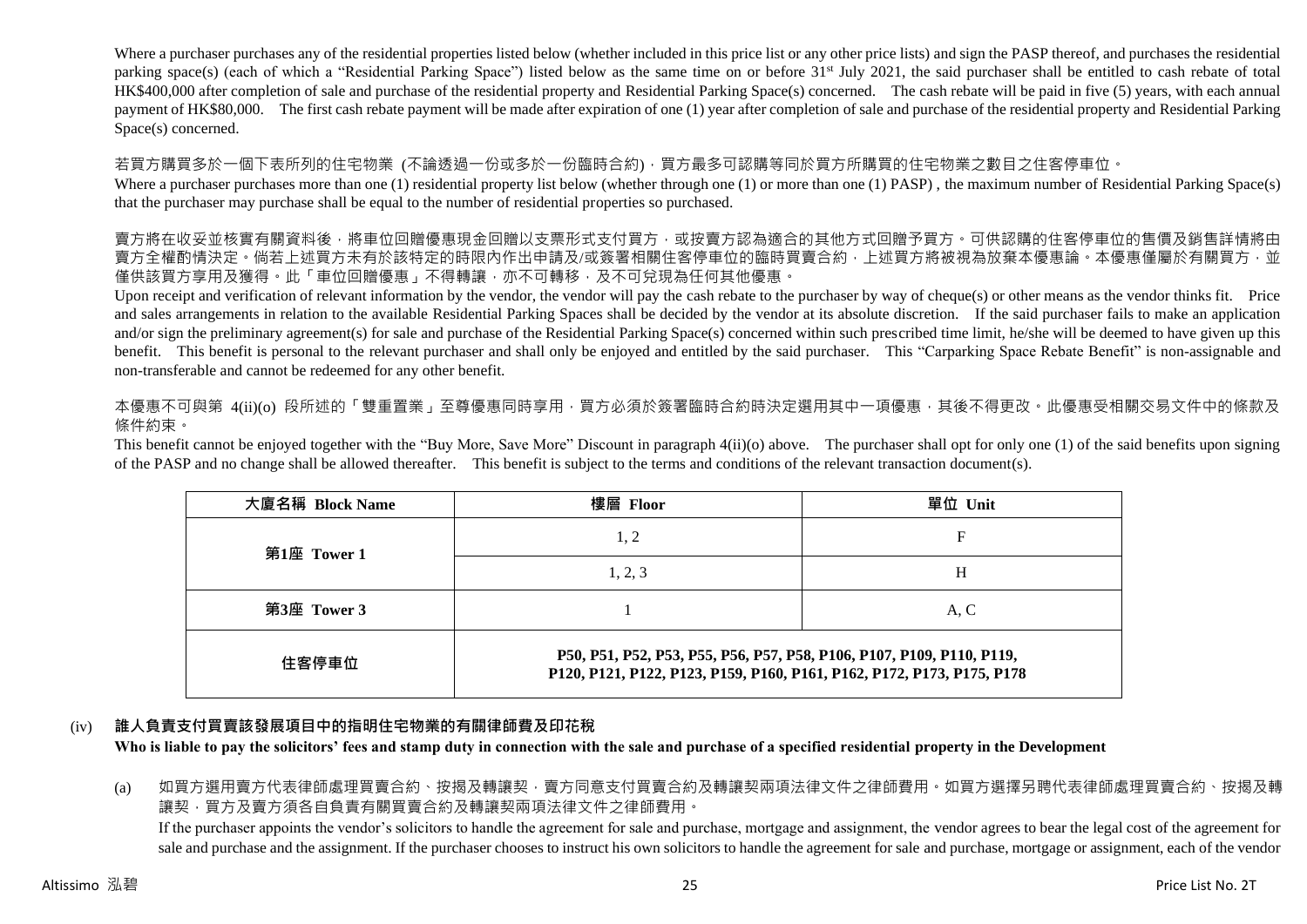and purchaser shall pay his own solicitors' legal fees in respect of the agreement for sale and purchase and the assignment.

## (b) 買方須支付一概有關臨時買賣合約、買賣合約及轉讓契的印花稅(包括但不限於任何買方提名書或轉售(如有)的印花稅、額外印花稅、買家印花稅及任何與過期繳付任何 印花稅有關的罰款、利息及附加費等)。

All stamp duties on the preliminary agreement for sale and purchase, the agreement for sale and purchase and the assignment (including without limitation any stamp duty on, if any, nomination or sub-sale, any special stamp duty, any buyer's stamp duty and any penalty, interest and surcharge, etc. for late payment of any stamp duty) will be borne by the purchaser.

#### (v) **買方須爲就買賣該發展項目中的指明住宅物業簽立任何文件而支付的費用**

#### **Any charges that are payable by a purchaser for execution of any document in relation to the sale and purchase of a specified residential property in the Development**

有關其他法律文件之律師費如:附加合約、買方提名書、有關樓宇交易之批地文件、大廈公契及其他樓契之核證費、查冊費、註冊費、圖則費及其他實際支出等等,均由買 方負責,一切有關按揭及其他費用均由買方負責。

All legal costs and charges in relation to other legal documents such as supplemental agreement, nomination, certifying fee for Government Lease, deed of mutual covenant and all other title documents, search fee, registration fee, plan fee and all other disbursements shall be borne by the purchaser. The purchase) shall also pay and bear the legal costs and disbursements in respect of any mortgage.

#### 備註: 買方如因任何原因需更改支付條款,必須得賣方事先同意,並須向賣方繳付\$7,500 不可退還手續費及自付全部相關額外費用。

Remark: If a Purchaser would like to change the payment terms for whatever reasons, the prior consent of the Vendor must be obtained and a non-refundable administrative fee of \$7,500 shall be payable by the Purchaser to the Vendor and the Purchaser shall bear all related extra expenses.